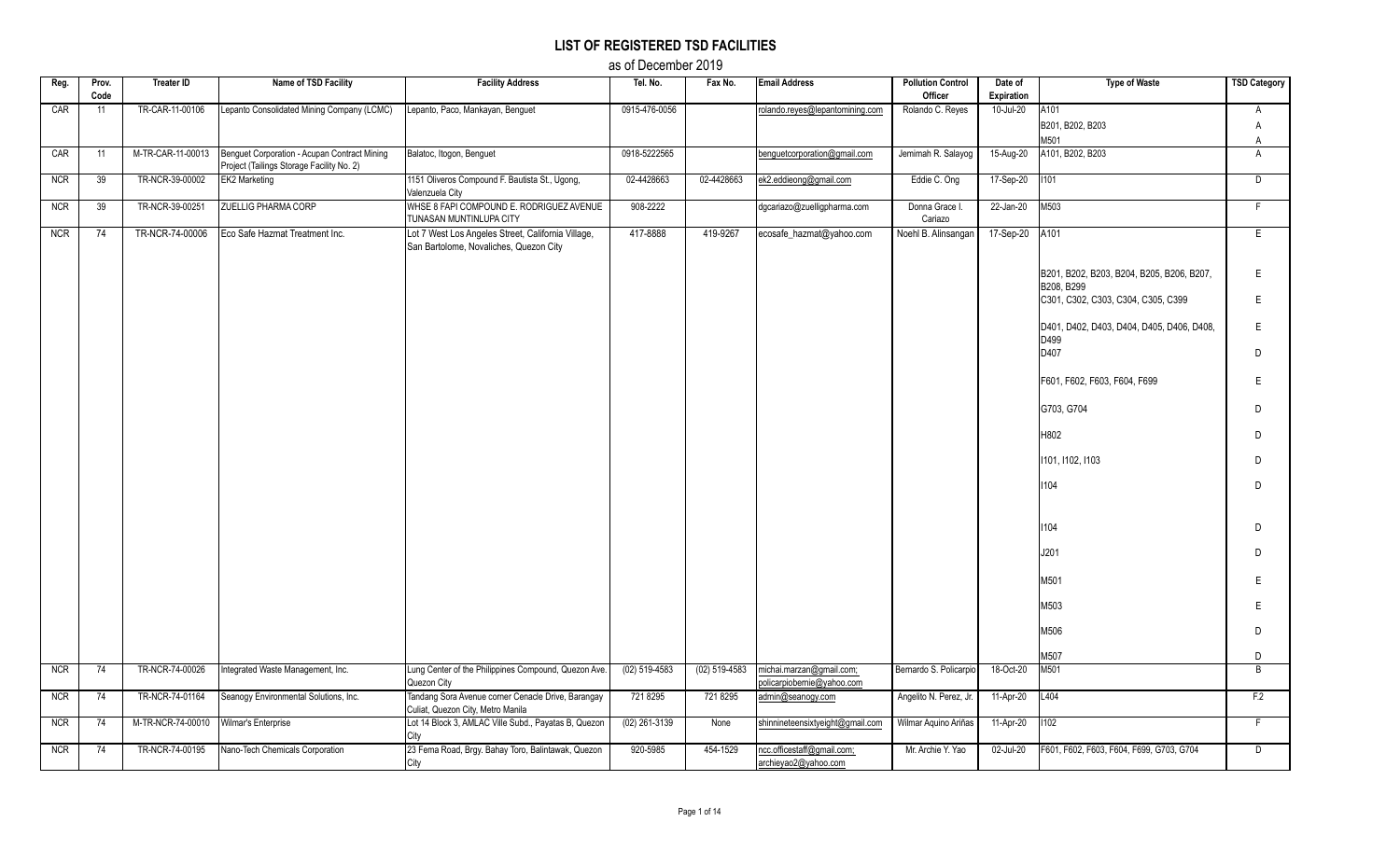| Reg.       | Prov.<br>Code | <b>Treater ID</b> | Name of TSD Facility                             | <b>Facility Address</b>                                                                                              | Tel. No.        | Fax No.         | <b>Email Address</b>                              | <b>Pollution Control</b><br>Officer | Date of<br>Expiration | <b>Type of Waste</b>                                                                                                                                                                                                              | <b>TSD Category</b> |
|------------|---------------|-------------------|--------------------------------------------------|----------------------------------------------------------------------------------------------------------------------|-----------------|-----------------|---------------------------------------------------|-------------------------------------|-----------------------|-----------------------------------------------------------------------------------------------------------------------------------------------------------------------------------------------------------------------------------|---------------------|
| <b>NCR</b> | 74            | TR-NCR-74-00197   | TES-AMM Philippines, Inc.                        | Unit 104, Central Business Park, 461 Amang Rodriguez<br>Ave., Manggahan, Pasig City                                  | 401-7826        |                 | process.ph@tes-amm.com                            | Lorielyn J. Visaya                  | 08-Nov-20             | M506                                                                                                                                                                                                                              | F                   |
| <b>NCR</b> | 74            | TR-NCR-74-00702   | Products, Inc.                                   | DELSA, Inc. (Formerly Delsa Chemicals and Multi- Km. 24, East Service Road, Cupang, Muntinlupa City                  | $(02)$ 850-2067 | $(02)$ 850-2067 | ry caberos@delsa.com.ph;<br>eg.nardo@delsa.com.ph | Elizalde G. Nardo                   | 12-Dec-20             | L403                                                                                                                                                                                                                              | F.                  |
| <b>NCR</b> | 74            | M-TR-NCR-74-00020 | <b>ANMR Trading</b>                              | 2019 P. Dela Cruz, San Bartolome, Novaliches, Quezon<br>City                                                         | 276-8098        |                 | anmr.trading@anmr-ph.com                          | Ronnel Rillo                        | 12-Dec-20             | M506<br>M506                                                                                                                                                                                                                      | D<br>F              |
| <b>NCR</b> | 75            | TR-NCR-75-00192   | Goldson Green Solutions. Inc.                    | 888 Pinagbayanan St. Brgy. Lingunan Valenzuela City                                                                  | 277-1175        |                 | goldsongreen@yahoo.com                            | Louie Czar F. Artillero             | 28-Feb-20             | D499                                                                                                                                                                                                                              | F                   |
| <b>NCR</b> | 75            | TR-NCR-75-00352   | <b>GTBH Enterprises</b>                          | 6057 Del Mundo St., Ugong, Valenzuela City                                                                           |                 |                 | galimonsone@yahoo.com                             | Galicano T Bacay                    | 16-Jan-20             | 1101, 1102, 1103, 1104                                                                                                                                                                                                            | $\overline{D}$      |
|            |               |                   |                                                  |                                                                                                                      |                 |                 |                                                   |                                     |                       | H802                                                                                                                                                                                                                              | D, E                |
| <b>NCR</b> | 75            | TR-NCR-75-00097   | Adcan Petroleum Products.Inc.                    | 144 F. Dulalia St., Lingunan, Valenzuela                                                                             | 294-6764        | 282-2358        | adcanpetroleumproducts@yahoo.co                   | Eden R. Gasolasco                   | 02-Aug-20             | J201<br>G704, I101                                                                                                                                                                                                                | $\mathsf E$<br>D    |
| <b>NCR</b> | 75            | TR-NCR-75-00182   | Maya Med Waste Corporation                       | WH#30, Toprite Industrial Compound, 1617 P.                                                                          | 02 281-8513     | 02 281-8513     | mayamedwastecorp@yahoo.com                        | Juvel C. Del Mundo                  | 01-Aug-20             | M501, M503                                                                                                                                                                                                                        | $\overline{B}$      |
|            |               |                   |                                                  | Jacinto St. Sitio Malinis, Bagbaguin, Valenzuela City                                                                |                 |                 | info@mayawastesolutions.com                       |                                     |                       | D407                                                                                                                                                                                                                              | D                   |
| <b>NCR</b> | 75            | TR-NCR-75-00096   | Petromine (M) SDN BHD Branch Office              | Victoria Wave Industrial Complex Special Economic,<br>Malaria, Tala, Caloocan City                                   | $(02)$ 984-4654 | $(02)$ 984-4654 | petromine2003@yahoo.com                           | Maria Jenny<br>Salamera             | 01-Aug-20             | B201, B202, B203, B204, B205, B206, B207,<br>B208, B299, C301, C302, C303, C304, C305,<br>C399, D401, D402, D403, D404, D405, D408,<br>D499                                                                                       | E                   |
|            |               |                   |                                                  |                                                                                                                      |                 |                 |                                                   |                                     |                       | D401, D402, D403, D404, D405, D408, D499                                                                                                                                                                                          | D                   |
|            |               |                   |                                                  |                                                                                                                      |                 |                 |                                                   |                                     |                       | M506                                                                                                                                                                                                                              | D                   |
| <b>NCR</b> | 75            | TR-NCR-75-00006   | Green Planet Management, Inc.                    | Lot 9 Block 4, Joy Street, Pearl Island Industrial<br>Compound, Punturin, Valenzuela City                            | 984-8647        | 984-8648        | qpmi planeta@yahoo.com.ph                         | Arnel H. Luz                        | 29-Aug-20             | G703, G704, I101, I102, I103, I104                                                                                                                                                                                                | D                   |
|            |               |                   |                                                  |                                                                                                                      |                 |                 |                                                   |                                     |                       | H802                                                                                                                                                                                                                              | D                   |
|            |               |                   |                                                  |                                                                                                                      |                 |                 |                                                   |                                     |                       | A101, B201, B202, B203, B204, B205, B206, B207<br>B208, B299, C301, C302, C303, C304, C305,<br>C399, D401, D402, D403, D404, D405, D406,<br>D407, D408, D499, F601, F602, F603, F604, F699,<br>J201, K301, K302, K303, M503, M507 | E                   |
| <b>NCR</b> | 75            | TR-NCR-75-00028   | JM Ecotech Solutions Co.                         | 168 Gen. Luis St., Kaybiga, Caloocan City                                                                            | (02) 936-4632   | (02) 936-2317   | mail@jmecotech.com;                               | Jo Albin C. Nery                    | 18-Oct-20             | F601, F602, F603, F604, F699, G703, G704                                                                                                                                                                                          | D                   |
|            |               |                   |                                                  |                                                                                                                      |                 |                 | docs@imecotech.com                                |                                     |                       | 1101                                                                                                                                                                                                                              | D                   |
|            |               |                   |                                                  |                                                                                                                      |                 |                 |                                                   |                                     |                       | D407                                                                                                                                                                                                                              | D                   |
|            |               |                   |                                                  |                                                                                                                      |                 |                 |                                                   |                                     |                       | 1104, J201                                                                                                                                                                                                                        | D                   |
|            |               |                   |                                                  |                                                                                                                      |                 |                 |                                                   |                                     |                       | B201, B202, B203, B204, B205, B206, B207, B208,<br>B299, C301, C302, C303, C304, C305, C399                                                                                                                                       | E                   |
|            |               |                   |                                                  |                                                                                                                      |                 |                 |                                                   |                                     |                       | D401, D402, D403, D404, D405, D406, D408,<br>D499, F601, F602, F603, F604, F699, K301, K302,<br>K303                                                                                                                              | E                   |
|            |               |                   |                                                  |                                                                                                                      |                 |                 |                                                   |                                     |                       | B201, B202, B203, B204, B205, B206, B207, B208,<br>B299, C301, C302, C303, C304, C305, C399,<br>D401, D402, D403, D404, D405, D406, D408,<br>D499, I101, M503                                                                     | $\mathsf E$         |
| <b>NCR</b> | 75            | TR-NCR-75-00019   | Katipunan Metals Corporation                     | Victoria Wave Ltd., Special Economic Zone, Brgy. 186,<br>Caloocan City                                               | 983-5040        | 983-5039        | katipunanmetalscorp@yahoo.com                     | Vergel B. Del Rosario               | 12-Dec-20             | 1104                                                                                                                                                                                                                              | D                   |
| <b>NCR</b> | 76            | TR-NCR-76-00085   | INTERCONTINENTAL WASTE DISPOSAL<br>SYSTEMS, INC. | 37 ARTURO DRIVE ESTA TRADING COMPOUND<br>BUILDING D, STA. MARIA INDUSTRIAL ESTATE,<br><b>BAGUMBAYAN, TAGUIG CITY</b> | (02) 838-6615   | $(02)$ 838-6614 | interconwaste@yahoo.com                           | ROMULO A.<br><b>TIMBREZA V</b>      | 14-Feb-20             | F601, F602, F603, F604, F699, H802, M503                                                                                                                                                                                          | $\overline{B}$      |
| <b>NCR</b> | 76            | TR-NCR-76-00379   | Udenna Environmental Services, Inc.              | #004 Sta. Maria Drive, Sta. Maria Industrial Estate,<br>Documbovan Toquia City                                       | 551-7235        | None            | christopher.ambito@udenna.ph                      | Christopher P. Ambito               | 11-Apr-20             | H802, I101, I102, I103, I104                                                                                                                                                                                                      | D.                  |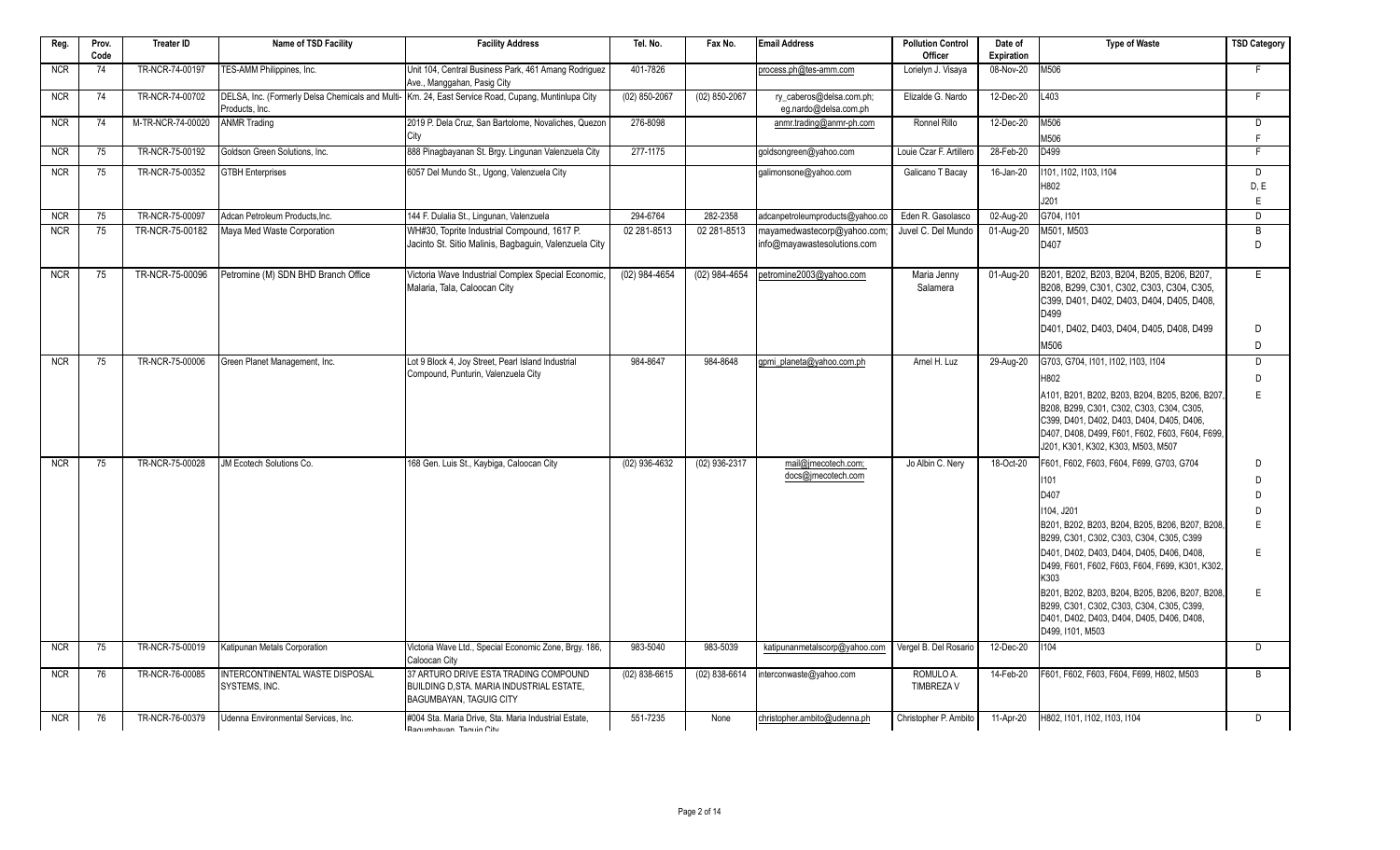| Reg.           | Prov.<br>Code | <b>Treater ID</b> | Name of TSD Facility                     | <b>Facility Address</b>                                        | Tel. No.                       | Fax No.  | <b>Email Address</b>                 | <b>Pollution Control</b><br>Officer                      | Date of<br>Expiration | <b>Type of Waste</b>                                                                                                                                                                                                                                                | <b>TSD Category</b> |
|----------------|---------------|-------------------|------------------------------------------|----------------------------------------------------------------|--------------------------------|----------|--------------------------------------|----------------------------------------------------------|-----------------------|---------------------------------------------------------------------------------------------------------------------------------------------------------------------------------------------------------------------------------------------------------------------|---------------------|
|                |               |                   |                                          | <del>Dayumbayan, Tayuig City</del>                             |                                |          |                                      |                                                          |                       | A101, B201, B202, B203, B204, B205, B206, B207,<br>B208, B299, C301, C302, C303, C304, C305,<br>C399, D401, D402, D403, D404, D405, D407,<br>D408, D499, F601, F602, F603, F604, F699, E501<br>E502, E503, E599, G703, G704                                         | E.                  |
|                |               |                   |                                          |                                                                |                                |          |                                      |                                                          |                       | D406 (ULABs)                                                                                                                                                                                                                                                        | E                   |
|                |               |                   |                                          |                                                                |                                |          |                                      |                                                          |                       | D406 (BFLs)                                                                                                                                                                                                                                                         | Е                   |
|                |               |                   |                                          |                                                                |                                |          |                                      |                                                          |                       | J201                                                                                                                                                                                                                                                                | E                   |
|                |               |                   |                                          |                                                                |                                |          |                                      |                                                          |                       | K301, K302, K303                                                                                                                                                                                                                                                    | E                   |
|                |               |                   |                                          |                                                                |                                |          |                                      |                                                          |                       | L401, L402                                                                                                                                                                                                                                                          | E                   |
|                |               |                   |                                          |                                                                |                                |          |                                      |                                                          |                       | M501                                                                                                                                                                                                                                                                |                     |
|                |               |                   |                                          |                                                                |                                |          |                                      |                                                          |                       | M502, M503, M504, M505, M506, M507                                                                                                                                                                                                                                  |                     |
|                |               |                   |                                          |                                                                |                                |          |                                      |                                                          |                       | M503, M504, M505                                                                                                                                                                                                                                                    | Е                   |
|                |               |                   |                                          |                                                                |                                |          |                                      |                                                          |                       | J201, H802                                                                                                                                                                                                                                                          | F                   |
|                |               |                   |                                          |                                                                |                                |          |                                      |                                                          |                       | M506, M507                                                                                                                                                                                                                                                          | Е                   |
|                |               |                   |                                          |                                                                |                                |          |                                      |                                                          |                       | D407                                                                                                                                                                                                                                                                | E                   |
| <b>NCR</b>     | 76            | TR-NCR-76-00032   | Solchem Phils Inc.                       | Interior, Km 18, Impex Compound, Pamplona 3, Las<br>Pinas City | 873-0932                       |          | solcheminc@gmail.com                 | Merry Joy J. Arzaga,<br>Mary Cyndell A. Jiz De<br>Ortega | 10-Dec-20             | F601, G703, G704, I101, I102<br>J201                                                                                                                                                                                                                                | D<br>$\mathsf E$    |
| <b>NCR</b>     | 76            | TR-NCR-76-00008   | A. Sevidal Trading                       | Block 1 Lot 2, Lot 10-12 Saint Urcising Street, Saint          | 874-0169; 872-5330             | 874-0250 | asevidaltrading@gmail.com;           | Marilyn C. Catalan                                       | 27-Nov-20             | M506                                                                                                                                                                                                                                                                | D                   |
|                |               |                   |                                          | Josept Subdivision, Pulanglupa, Dos, Las Piñas City            |                                |          | anastacia.sevidal@yahoo.com          |                                                          |                       | 1101                                                                                                                                                                                                                                                                | F                   |
| $\overline{1}$ | 55            | TR-R1-55-00004    | Servo-Treat Philippines, Incorporated    | Brgy. Pinmaludpod, Urdaneta City, Pangasinan                   | 0917-8058448;<br>0908-4417144; |          | servotreat_phils@yahoo.com           | Ms. Alicia M. Boqueo                                     | 13-Mar-20             | D407, I101                                                                                                                                                                                                                                                          | A                   |
|                |               |                   |                                          |                                                                | 0921-2192416                   |          |                                      |                                                          |                       | M501                                                                                                                                                                                                                                                                | B                   |
|                |               |                   |                                          |                                                                |                                |          |                                      |                                                          |                       | D406                                                                                                                                                                                                                                                                | D                   |
|                |               |                   |                                          |                                                                |                                |          |                                      |                                                          |                       | D407                                                                                                                                                                                                                                                                | D                   |
|                |               |                   |                                          |                                                                |                                |          |                                      |                                                          |                       | D401, D403, D404, D405, D406, D407, D408,<br>D499                                                                                                                                                                                                                   | D                   |
|                |               |                   |                                          |                                                                |                                |          |                                      |                                                          |                       | G703, G704                                                                                                                                                                                                                                                          | D                   |
|                |               |                   |                                          |                                                                |                                |          |                                      |                                                          |                       | H802                                                                                                                                                                                                                                                                | D                   |
|                |               |                   |                                          |                                                                |                                |          |                                      |                                                          |                       | 1101, 1102                                                                                                                                                                                                                                                          | D                   |
|                |               |                   |                                          |                                                                |                                |          |                                      |                                                          |                       | M503                                                                                                                                                                                                                                                                | D                   |
|                |               |                   |                                          |                                                                |                                |          |                                      |                                                          |                       | M506                                                                                                                                                                                                                                                                | D                   |
|                |               |                   |                                          |                                                                |                                |          |                                      |                                                          |                       | A101, B201, B202, B203, B204, B205, B206, B207,<br>B208, B299, C301, C302, C303, C304, C305,<br>C399, F601, F602, F603, F604, F699, I104, J201                                                                                                                      | E                   |
| $\mathbf{3}$   | 8             | TR-R3-08-00093    | POPs Non-Combustion Destruction Facility | PNOC-AFC Industrial Park, Batangas Dos, Mariveles,             | $(02)$ 521-9421                |          | (02) 521-9466 admin_nrdc@denr.gov.ph | Richmond T.                                              | 14-Feb-20 L404        |                                                                                                                                                                                                                                                                     | E                   |
| $\mathbf{3}$   | 8             | TR-R3-08-00081    | Udenna Environmental Services, Inc.      | Bataan<br>Brgy. Mambog, Hermosa, Bataan                        | $(02) 551 - 7235$              |          | giselle.guevarra@udenna.ph           | Gerapusco<br>Giselle M. Guevarra                         | 06-Dec-19             | B201, B202, B203, B204, B205, B206, B207, B208,                                                                                                                                                                                                                     | B                   |
|                |               |                   |                                          |                                                                |                                |          |                                      |                                                          |                       | B299, C301, C302, C303, C304, C305, C399,<br>D401, D402, D403, D404, D405, D406, D407,<br>D408, D499, E501, E502, E503, E599, F601, F602,<br>F603, F604, F699, G703, G704, H802, I101, I102,<br>1103, 1104, J201, K301, K302, K303, L401, M501,<br>M503, M504, M505 |                     |
|                |               |                   |                                          |                                                                |                                |          |                                      |                                                          |                       | G703, G704, I101, I102, I103                                                                                                                                                                                                                                        | D                   |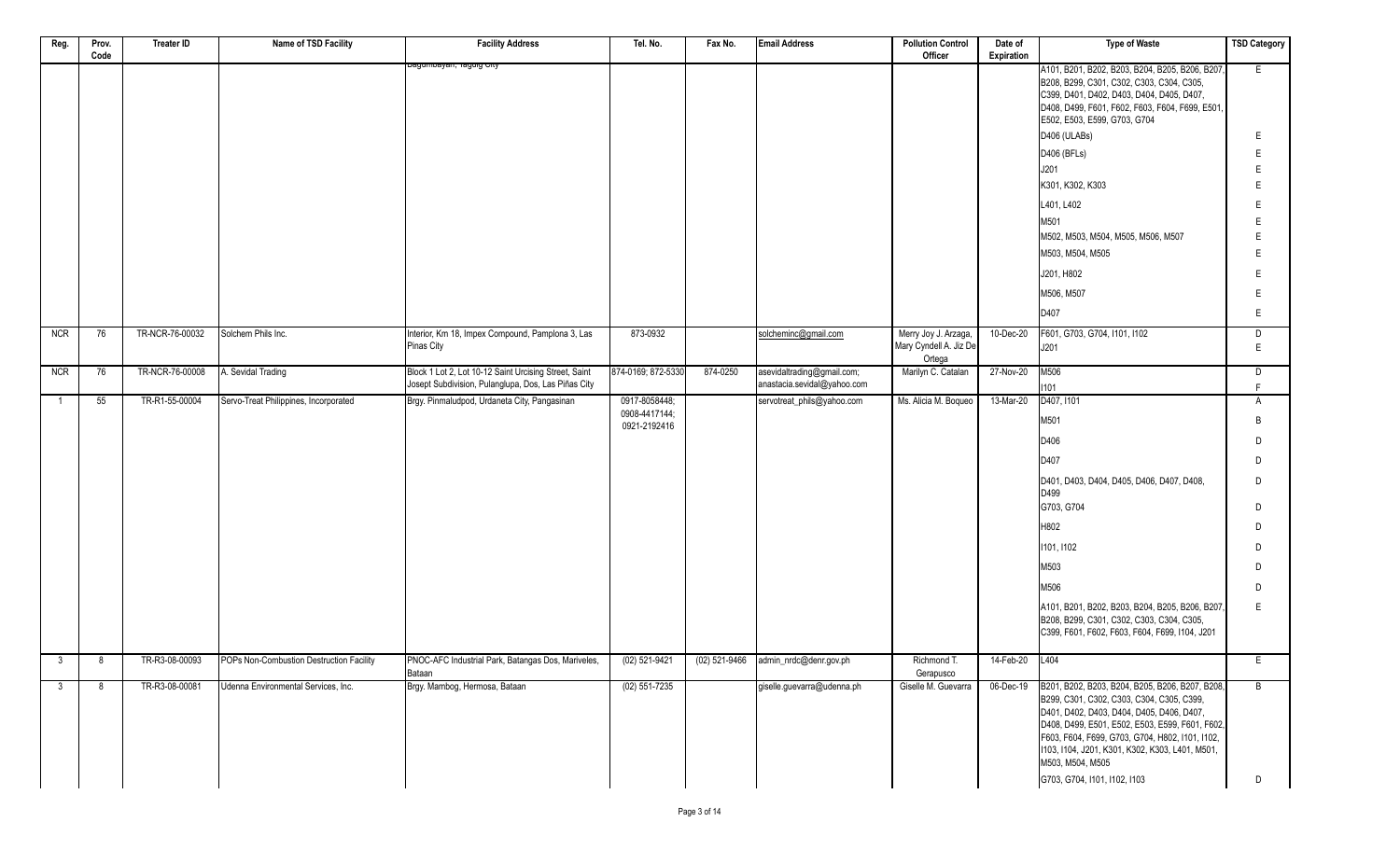| Reg.         | Prov.<br>Code | <b>Treater ID</b> | Name of TSD Facility             | <b>Facility Address</b>                                                                                            | Tel. No.                                            | Fax No.          | <b>Email Address</b>                    | <b>Pollution Control</b><br>Officer | Date of<br>Expiration | <b>Type of Waste</b>                                                                                                                                                    | <b>TSD Category</b> |
|--------------|---------------|-------------------|----------------------------------|--------------------------------------------------------------------------------------------------------------------|-----------------------------------------------------|------------------|-----------------------------------------|-------------------------------------|-----------------------|-------------------------------------------------------------------------------------------------------------------------------------------------------------------------|---------------------|
|              |               |                   |                                  |                                                                                                                    |                                                     |                  |                                         |                                     |                       | B201, B202, B203, B204, B205, B206, B207, B208,<br>B299, C301, C302, C303, C304, C305, C399                                                                             | E                   |
|              |               |                   |                                  |                                                                                                                    |                                                     |                  |                                         |                                     |                       | J201                                                                                                                                                                    | E                   |
|              |               |                   |                                  |                                                                                                                    |                                                     |                  |                                         |                                     |                       | M501                                                                                                                                                                    | F                   |
| 3            | 8             | TR-R3-08-00061    | ADL Envirotechnology, Inc.       | Sitio Binasak, Brgy. Mabiga, Hermosa, Bataan                                                                       | $(047)$ 250-0385                                    |                  | (047) 250-0385 pco.adlei@gmail.com      | Krystal Gayle C.                    | 30-Aug-20             | 1101, 1102, 1103, H802                                                                                                                                                  | D                   |
|              |               |                   |                                  |                                                                                                                    |                                                     |                  |                                         | Peralta                             |                       | G703, G704<br>F601, F602, F603, F699                                                                                                                                    | D.<br>D             |
|              |               |                   |                                  |                                                                                                                    |                                                     |                  |                                         |                                     |                       | M506, M507                                                                                                                                                              | D                   |
|              |               |                   |                                  |                                                                                                                    |                                                     |                  |                                         |                                     |                       | 1104                                                                                                                                                                    | D                   |
|              |               |                   |                                  |                                                                                                                    |                                                     |                  |                                         |                                     |                       | B201, B202, B203, B204, B205, B206, B207,<br>B208, B299, C301, C302, C303, C304, C305,<br>C399                                                                          | E                   |
|              |               |                   |                                  |                                                                                                                    |                                                     |                  |                                         |                                     |                       | D407                                                                                                                                                                    | E                   |
|              |               |                   |                                  |                                                                                                                    |                                                     |                  |                                         |                                     |                       | A101<br>D401, D402, D403, D404, D405, D407, D408,                                                                                                                       | Ε                   |
|              |               |                   |                                  |                                                                                                                    |                                                     |                  |                                         |                                     |                       | D499                                                                                                                                                                    | E                   |
|              |               |                   |                                  |                                                                                                                    |                                                     |                  |                                         |                                     |                       | J201                                                                                                                                                                    | E                   |
| $\mathbf{3}$ | 8             | TR-R3-08-00002    | Shinten Philippines Co., Inc.    | G/F SFB 1, Luzon Ave., Freeport Area of Bataan,<br>Mariveles, Bataan                                               | $(047)$ 935-6458                                    |                  | (047) 935-4148 shinten.bataan@gmail.com | Cecille C. Reyes                    | 08-Nov-20             | M506                                                                                                                                                                    | D, F                |
| 3            | 14            | TR-R3-14-00007    |                                  | Evergreen Environmental Resources, Incorporated Sta. Maria Industrial Park, Brgy. Balasing, Sta. Maria,<br>Bulacan | $(02)$ 3706692                                      |                  | leo.manauis@evergreen.ph                | Leo B. Manauis, Jr.                 | 25-Jan-20             | D406                                                                                                                                                                    | D                   |
| 3            | 14            | TR-R3-14-00005    | GENETRON INTERNATIONAL MARKETING | 425 Tubaw Street, Barangay Sulucan, Angat, Bulacan                                                                 | $(02)$ 372-3715                                     | $(02)$ 374-6896  | genetron_admin@genetronim.com           | Joanna Danella A.                   | 08-Nov-20             | B201<br>D405, D499                                                                                                                                                      | A, E<br>B/A         |
|              |               |                   |                                  |                                                                                                                    |                                                     |                  |                                         | Cruz                                |                       |                                                                                                                                                                         |                     |
|              |               |                   |                                  |                                                                                                                    |                                                     |                  |                                         |                                     |                       | F601, F602, F603, F604, F699                                                                                                                                            | B/A                 |
|              |               |                   |                                  |                                                                                                                    |                                                     |                  |                                         |                                     |                       | H802<br>1104                                                                                                                                                            | B/A<br>B/A          |
|              |               |                   |                                  |                                                                                                                    |                                                     |                  |                                         |                                     |                       | L402                                                                                                                                                                    | B/A                 |
|              |               |                   |                                  |                                                                                                                    |                                                     |                  |                                         |                                     |                       | G704                                                                                                                                                                    | D                   |
|              |               |                   |                                  |                                                                                                                    |                                                     |                  |                                         |                                     |                       | 1101, 1102, 1103                                                                                                                                                        | D                   |
|              |               |                   |                                  |                                                                                                                    |                                                     |                  |                                         |                                     |                       | C301, C302, C303, C304, C305, C399                                                                                                                                      | E                   |
|              |               |                   |                                  |                                                                                                                    |                                                     |                  |                                         |                                     |                       | D499<br>J201                                                                                                                                                            | E<br>E              |
|              |               | TR-R3-14-00085    | Globecare Services, Inc.         | Lot 2 Block 2 Grand Industrial Estate, Plaridel, Bulacan                                                           | (02) 724 91 66; 722                                 | $(02)$ 725 74 87 |                                         | Joanne Bartolome                    | 16-Jan-20             | L404                                                                                                                                                                    | F.                  |
| 3            | 14            |                   |                                  |                                                                                                                    | 40 30                                               |                  | info@globecareservices.com              |                                     |                       |                                                                                                                                                                         |                     |
| $\mathbf{3}$ | 14            | TR-R3-14-00084    | Gulfoil Petroleum Products       | Balanga, Siling Bata, Pandi, Bulacan                                                                               | 044-8150058                                         | 02-5292157       | gulfoil2000@yahoo.com                   | Benjie D. Razalan                   | 28-Feb-20             | J201<br>1101, 1102, 1103, 1104                                                                                                                                          | E<br>D              |
| $\mathbf{3}$ | 14            | TR-R3-14-00020    | Holcim Philippines, Inc.         | Norzagaray, Bulacan                                                                                                | $(02)$ 732 2230                                     | $(02)$ 7322564   | markanthony.torres@lafargeholcim        | <b>Mark Torres</b>                  | 23-Jul-20             | C399, D499, F601, F602, F603, F604, F699, G704, A, B, D                                                                                                                 |                     |
|              |               |                   |                                  |                                                                                                                    |                                                     |                  | .com                                    |                                     |                       | H802, I101, I102, I103, I104, J201, K301, M503,<br>M504, M505                                                                                                           |                     |
| 3            | 14            | TR-R3-14-00076    | All Waste Services, Inc.         | Km 32 McArthur Highway, Tuktukan, Guiguinto,<br>Bulacan                                                            | (044) 794-2669 loc (044) 794-2668 pco@aws.ph<br>227 |                  |                                         | Rowena A. Ayson                     |                       | 14-Aug-20 A101, B201, B202, B203, B204, B205, B206,<br>B207, B208, B299, C301, C302, C303, C304,<br>C305, C399, D401, D402, D403, D404, D405,<br>D406, D407, D408, D499 | E                   |
|              |               |                   |                                  |                                                                                                                    |                                                     |                  |                                         |                                     |                       | F601, F602, F603, F604, F699, H802, K301,<br>K302, K303, L402, M503                                                                                                     | E                   |
|              |               |                   |                                  |                                                                                                                    |                                                     |                  |                                         |                                     |                       | I104, J201                                                                                                                                                              | E                   |
|              |               |                   |                                  |                                                                                                                    |                                                     |                  |                                         |                                     |                       | G703-G704                                                                                                                                                               | D                   |
|              |               |                   |                                  |                                                                                                                    |                                                     |                  |                                         |                                     |                       | 1101, 1102                                                                                                                                                              | D                   |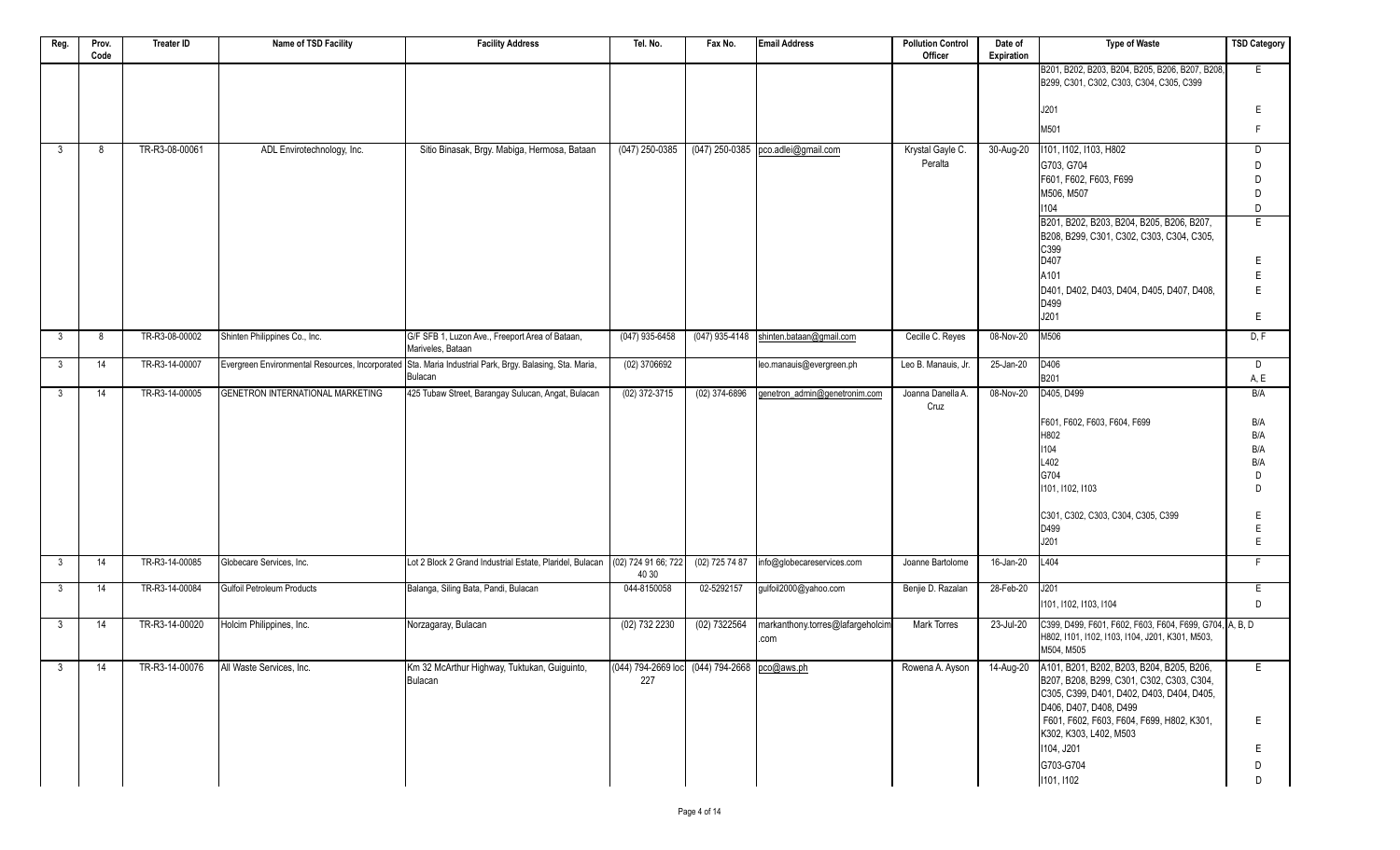| Reg. | Prov. | <b>Treater ID</b> | Name of TSD Facility                                                 | <b>Facility Address</b>                                                   | Tel. No.         | Fax No.       | <b>Email Address</b>                                           | <b>Pollution Control</b>     | Date of    | <b>Type of Waste</b>                                                                                                                                                                       | <b>TSD Category</b> |
|------|-------|-------------------|----------------------------------------------------------------------|---------------------------------------------------------------------------|------------------|---------------|----------------------------------------------------------------|------------------------------|------------|--------------------------------------------------------------------------------------------------------------------------------------------------------------------------------------------|---------------------|
|      | Code  |                   |                                                                      |                                                                           |                  |               |                                                                | Officer                      | Expiration | M504                                                                                                                                                                                       | $\overline{D}$      |
|      |       |                   |                                                                      |                                                                           |                  |               |                                                                |                              |            | H802                                                                                                                                                                                       | D                   |
| 3    | 14    | TR-R3-14-00028    | Greenergie Corporation                                               | Brgy. Longos, Pulilan, Bulacan                                            | (044) 892-04-75  |               | greenergiecorp@gmail.com                                       | Particia Anne P.<br>Castillo | 12-Dec-20  | H802. I102. I103                                                                                                                                                                           | D                   |
| 3    | 14    | TR-R3-14-00090    | AUTOLUBE CORPORATON                                                  | Brgy. Kaypian, San Jose del Monte, Bulacan                                | (02) 745-0646    | (02) 417-5101 | envirogreencorp@gmail.com                                      | Arlene D. Madolid            | 23-Jan-20  | G703, G704                                                                                                                                                                                 | D                   |
|      |       |                   |                                                                      |                                                                           |                  |               |                                                                |                              |            | 1101, 1102, 1103                                                                                                                                                                           | $\overline{D}$      |
|      |       |                   |                                                                      |                                                                           |                  |               |                                                                |                              |            | D407                                                                                                                                                                                       | $\overline{D}$      |
|      |       |                   |                                                                      |                                                                           |                  |               |                                                                |                              |            | F601, F602, F603, F604, F699, G703, G704, I104.<br>J201                                                                                                                                    | E                   |
|      |       |                   |                                                                      |                                                                           |                  |               |                                                                |                              |            | B201, B202, B203, B204, B205, B206, B207, B208,<br>B299, C301, C302, C303, C304, C305, C399,<br>D401, D402, D403, D404, D405, D407, D408,<br>D499, F601, F602, F603, F604, F699            | E                   |
|      |       |                   |                                                                      |                                                                           |                  |               |                                                                |                              |            | F602, F699, G703, G704, I104, J201                                                                                                                                                         | E                   |
|      |       |                   |                                                                      |                                                                           |                  |               |                                                                |                              |            | A101, B201, B202, B203, B204, B205, B206, B207<br>B208, B299, C301, C302, C303, C304, C305,<br>C399, D401, D402, D403, D404, D405, D406,<br>D407, D408, D499, F601, F602, F603, F604, F699 | E                   |
|      |       |                   |                                                                      |                                                                           |                  |               |                                                                |                              |            | 1101, 1102, 1103                                                                                                                                                                           | D                   |
|      |       |                   |                                                                      |                                                                           |                  |               |                                                                |                              |            | G703, G704                                                                                                                                                                                 | D                   |
|      |       |                   |                                                                      |                                                                           |                  |               |                                                                |                              |            | D407                                                                                                                                                                                       | D                   |
| 3    | 14    | TR-R3-14-00116    | Republic Cement & Building Materials Inc.                            | Brgy. Bigte, Norzagaray Bulacan                                           | (02) 819-5506    | (02) 815-2678 | lieffrey.monsalud@republiccement.co                            | Jeffrey C. Monsalud          | 23-Jan-20  | 1101. 1102. 1103. 1104                                                                                                                                                                     | A                   |
|      |       |                   |                                                                      |                                                                           |                  |               |                                                                |                              |            | D401, D402, D403, D404, D405, D406, D407,<br>D408, D499, F601, F602, F603, F604, F699, G703,<br>G704, H802, I101, I102, I103, I104, J201, K301,<br>K302, K303, L401, M503, M504            | B, D                |
| 3    | 14    | TR-R3-14-01016    | Republic Cement & Building Materials, Inc. -<br><b>Bulacan Plant</b> | Brgy. Minuyan, Norzagaray, Bulacan                                        | 0917-8413869     |               | warlito.jaque@repubiccement.com;<br>ivy.usi@republiccement.com | Ivy G. Usi                   | 18-Oct-20  | F601, F602, F603, F604, F699, H802, I101, I104                                                                                                                                             | A/B                 |
| 3    | 14    | TR-R3-14-00022    | Positive A Envirotech Specialist                                     | #651 Tibagan Rd., Sta. Rosa 2, Marilao, Bulacan                           | 0915-8412353     |               | positiveaenvironmentalist@gmail.co                             | Bejay Q. Rimando             | 23-Jan-20  | H802, I101, I102, I103                                                                                                                                                                     | D                   |
|      |       |                   |                                                                      |                                                                           |                  |               |                                                                |                              |            | M506                                                                                                                                                                                       | E                   |
| 3    | 14    | TR-R3-14-00078    | Total Organic Environmental Solutions, Inc.                          | Brgy. Longos, Pulilan, Bulacan                                            | 044-892-0475     |               | melbamangabat@ymail.com                                        | Melba M. Mangabat            | 29-Mar-20  | M501                                                                                                                                                                                       | B                   |
|      |       |                   |                                                                      |                                                                           |                  |               |                                                                |                              |            | M501                                                                                                                                                                                       | $\overline{B}$      |
| 3    | 14    | TR-R3-14-00057    | RMS Petroleum Technology and Waste<br>Management Corporation         | 0822 Brgy. Sta. Rosa 1, Marilao, Bulacan                                  | (02) 359-9989    | none          | petechnologyrms@yahoo.com                                      | Joanne Marie A. Moca         | 11-Apr-20  | 1101, 1102                                                                                                                                                                                 | D                   |
| 3    | 14    | TR-R3-14-00092    | Ecology Specialist, Inc.                                             | Km. 58 Cagayan Valley Road, Brgy. San Rogue, San                          | 736-9187         |               | ecologyspecialist@yahoo.com                                    | Engr. Elena T.               | 23-May-20  | D407                                                                                                                                                                                       | A                   |
|      |       |                   |                                                                      | Rafael, Bulacan                                                           |                  |               |                                                                | Cabantog                     |            | J201                                                                                                                                                                                       | A                   |
|      |       |                   |                                                                      |                                                                           |                  |               |                                                                |                              |            | 1101, 1102, 1103                                                                                                                                                                           | $\Box$              |
|      |       |                   |                                                                      |                                                                           |                  |               |                                                                |                              |            | G703, G704                                                                                                                                                                                 | $\Box$              |
|      |       |                   |                                                                      |                                                                           |                  |               |                                                                |                              |            | D407                                                                                                                                                                                       | E                   |
|      |       |                   |                                                                      |                                                                           |                  |               |                                                                |                              |            | J201                                                                                                                                                                                       | E                   |
|      |       |                   |                                                                      |                                                                           |                  |               |                                                                |                              |            | M507                                                                                                                                                                                       | F.2                 |
| 3    | 14    | TR-R3-14-00143    | Globaltec Waste Management, Inc.                                     | 9 Westmont Industrial Subdivision, Brgy. Loma De Gato,<br>Marilan Rulacan | $(044)$ 896-4181 |               | gtwminc@gmail.com                                              | Ma. Rosario de<br>Guzman     |            |                                                                                                                                                                                            | $\overline{D}$      |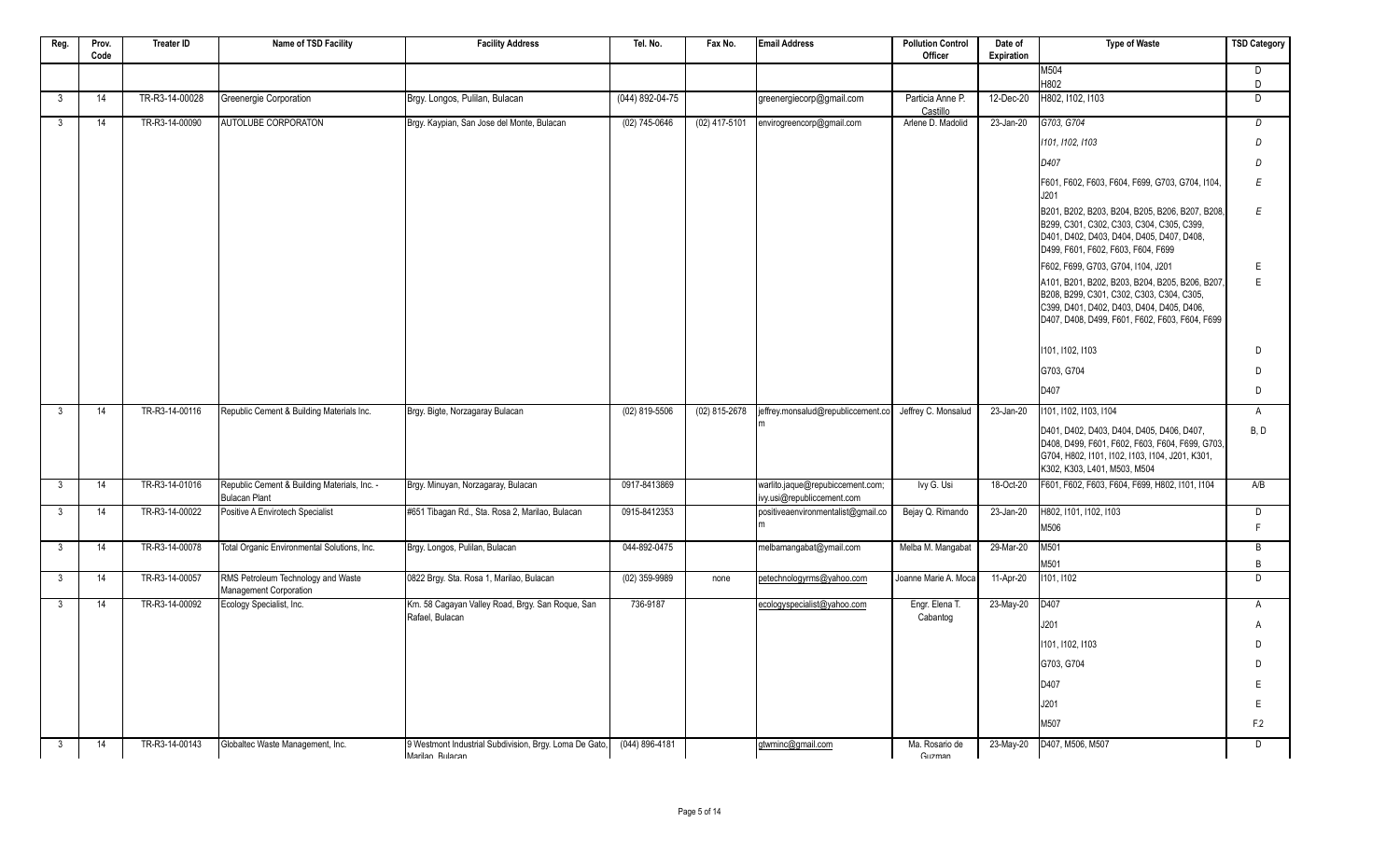| Reg.           | Prov.<br>Code | <b>Treater ID</b> | Name of TSD Facility                   | <b>Facility Address</b>                                                                   | Tel. No.            | Fax No.         | <b>Email Address</b>             | <b>Pollution Control</b><br>Officer           | Date of<br>Expiration | <b>Type of Waste</b>                                                                                                                                                                                                                                                | <b>TSD Category</b> |
|----------------|---------------|-------------------|----------------------------------------|-------------------------------------------------------------------------------------------|---------------------|-----------------|----------------------------------|-----------------------------------------------|-----------------------|---------------------------------------------------------------------------------------------------------------------------------------------------------------------------------------------------------------------------------------------------------------------|---------------------|
|                |               |                   |                                        |                                                                                           |                     |                 |                                  |                                               |                       | A101, B201, B202, B203, B204, B205, B206, B207,<br>B208, B299, C301, C302, C303, C304, C305,<br>C399, D401, D402, D403, D404, D405, D406,<br>D407, D408, D499, E501, E502, E503, E599,<br>F601, F602, F603, F604, F699, H802, K301, K302,<br>K303, L401, L402, M503 | E                   |
|                |               |                   |                                        |                                                                                           |                     |                 |                                  |                                               |                       | G703, G704, I104, J201                                                                                                                                                                                                                                              | Ε                   |
|                |               |                   |                                        |                                                                                           |                     |                 |                                  |                                               |                       | D401, D402, D403, D404, D405, D406, D408,<br>D499, M506                                                                                                                                                                                                             | F                   |
|                |               |                   |                                        |                                                                                           |                     |                 |                                  |                                               |                       | D406, I101, I102, I103                                                                                                                                                                                                                                              | F                   |
| -3             | 14            | M-TR-R3-14-00011  | Liciada Innovations, Inc.              | Purok 2, Brgy. Liciada, Bustos, Bulacan                                                   |                     |                 |                                  | Ronald G. Lingcon                             | 18-Jun-20             | 1101                                                                                                                                                                                                                                                                | D                   |
| $\mathbf{3}$   | 14            | TR-R3-14-00070    | Far East Fuel Corporation              | Purok 5, Irabagon St., Brgy. Anyatam, San Ildefonso,<br>Bulacan                           | $(02)$ 366-9072     |                 | fareastfuel@gmail.com            | Merlin Dela Paz                               | 09-Jul-20             | D401, D402, D403, D404, D405, D499, F601,<br>F602, F603, F604, F699, H802, L401, M501,<br>M503, M504                                                                                                                                                                | B                   |
|                |               |                   |                                        |                                                                                           |                     |                 |                                  |                                               |                       | G703, G704<br>1101, 1102, 1103                                                                                                                                                                                                                                      | D<br>D              |
|                |               |                   |                                        |                                                                                           |                     |                 |                                  |                                               |                       | M506                                                                                                                                                                                                                                                                | D                   |
|                |               |                   |                                        |                                                                                           |                     |                 |                                  |                                               |                       | B201, B202, B203, B204, B205, B206, B207,<br>B208, B299, C301, C302, C303, C304, C305,<br>C399                                                                                                                                                                      | E                   |
|                |               |                   |                                        |                                                                                           |                     |                 |                                  |                                               |                       | J201                                                                                                                                                                                                                                                                | E.                  |
| $\mathbf{3}$   | 14            | TR-R3-14-00321    | COLUMBIAN PETROLEUM PRODUCTS           | Blk 02 Lot 17 Marilao Industrial Park, Brgy. Mahabang                                     | $(02)$ 806-2180     | $(02)$ 806-2180 | tsdcolumbianpetroleum@gmail.com; | Jhon Joseph Baccay                            | 03-Jul-20             | K301. K302. K303<br>101, 1104                                                                                                                                                                                                                                       | E.<br>D             |
|                |               |                   | <b>TRADING</b>                         | Parang, Sta. Maria, Bulacan                                                               |                     |                 | columbian_petroleum@yahoo.com    |                                               |                       |                                                                                                                                                                                                                                                                     |                     |
| - 3            | 14            | TR-R3-14-00023    | Asia United Oil Industry Corporation   | Muralla Street, Iba, Meycauayan, Bulacan                                                  | $(044) 764 - 9525;$ |                 | asiauoi@yahoo.com                | Jeralph A. Notarte/Lily                       | 25-Jul-20             | 104, M503                                                                                                                                                                                                                                                           | B                   |
|                |               |                   |                                        |                                                                                           | 0926-6708114        |                 |                                  | D. Co.                                        |                       | D407                                                                                                                                                                                                                                                                | D                   |
|                |               |                   |                                        |                                                                                           |                     |                 |                                  |                                               |                       | F601, F602, F603, F604, F699, G703, G704, I101<br>102                                                                                                                                                                                                               | D                   |
|                |               |                   |                                        |                                                                                           |                     |                 |                                  |                                               |                       | H802                                                                                                                                                                                                                                                                | D                   |
|                |               |                   |                                        |                                                                                           |                     |                 |                                  |                                               |                       | B201, B202, B203, B204, B205, B206, B207, B208,<br>B299, C301, C302, C303, C304, C305, C399                                                                                                                                                                         | E                   |
|                |               |                   |                                        |                                                                                           |                     |                 |                                  |                                               |                       | D401, D402, D403, D404, D405, D406, D407,<br>D408, D499, F601, F602, F603, F604, F699                                                                                                                                                                               | Ε                   |
|                |               |                   |                                        |                                                                                           |                     |                 |                                  |                                               |                       | J201<br>K301, K302, K303                                                                                                                                                                                                                                            | E<br>E              |
| $\mathbf{3}$   | 14            | TR-R3-14-00095    | Yoda Metal and Crafts Trading Services | #45 Brgy. Diliman I, San Rafael, Bulacan                                                  | 0926-7412763        |                 | mestavillo@yahoo.com;            | May Ann Estavillo                             | 15-Aug-20             | M506                                                                                                                                                                                                                                                                | D                   |
|                |               |                   | Corporation                            |                                                                                           |                     |                 | nhel_lazaro@yahoo.com            |                                               |                       | M506                                                                                                                                                                                                                                                                | F                   |
| $\mathbf{3}$   | 14            | TR-R3-14-00009    | Wacuman Incorporated                   | Sitio Tiakad, Brgy. San Mateo, Norzagaray, Bulacan                                        | $(02)$ 573-7710     | (02) 573-7710   | info_wacuman@yahoo.com           | Feliciano A. Legaspi<br>Jr.; Arnel C. Mendoza | 15-Aug-20             | K301, K302, K303, M501, M502, M503                                                                                                                                                                                                                                  | $\mathsf{C}$        |
| $\mathbf{3}$   | 14            | TR-R3-14-00106    | Recytechphil Inc.                      | 138 Provincial Road, Brgy. Tambubong, Bocaue,<br>Bulacan                                  | (044) 893-6688      | n/a             | recytechphilinc@yahoo.com        | Marilou F. Villena                            | 18-Oct-20             | A101, D401, D402, D403, D404, D405, D406,<br>D408, D499, E501, E502, E503, E599                                                                                                                                                                                     | E                   |
|                |               |                   |                                        |                                                                                           |                     |                 |                                  |                                               |                       | B201, B202, B203, B204, B205, B206, B207, B208,<br>B299, C301, C302, C303, C304, C305, C399                                                                                                                                                                         | E                   |
|                |               |                   |                                        |                                                                                           |                     |                 |                                  |                                               |                       | F601, F602, F603, F604, F699<br>G703, G704, I104, J201                                                                                                                                                                                                              | Ε<br>E              |
|                |               |                   |                                        |                                                                                           |                     |                 |                                  |                                               |                       | M503                                                                                                                                                                                                                                                                | E                   |
|                |               |                   |                                        |                                                                                           |                     |                 |                                  |                                               |                       | 1101, 1102                                                                                                                                                                                                                                                          | D                   |
|                |               |                   |                                        |                                                                                           |                     |                 |                                  |                                               |                       | D407                                                                                                                                                                                                                                                                | D                   |
| $\overline{3}$ | 14            | TR-R3-14-00108    | Envirocare Management Precision, Inc.  | Lot 17 Block 13, St. Francis Stret, Maunlad Homes,<br>Brgy. Sta. Cruz, Guiguinto, Bulacan | (02) 502-6296       | $(02)$ 242-9810 | info@envirocare.ph               | Ma. Cristina T. Daculan                       | 08-Nov-20             | D407, M507                                                                                                                                                                                                                                                          | D, E                |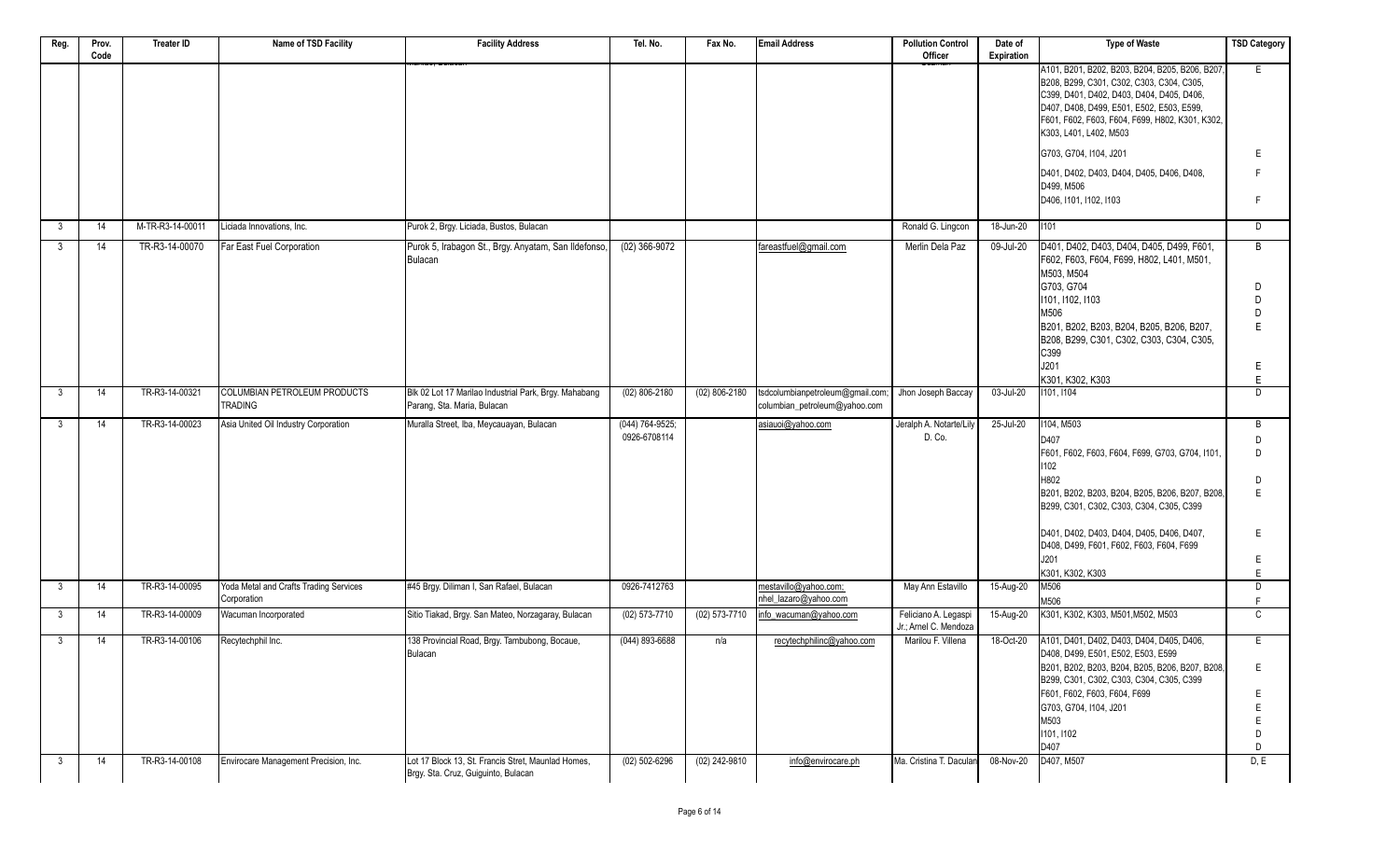| Reg. | Prov. | <b>Treater ID</b> | Name of TSD Facility                | <b>Facility Address</b>                                                         | Tel. No.                   | Fax No.        | <b>Email Address</b>                                  | <b>Pollution Control</b>  | Date of    | <b>Type of Waste</b>                                                                        | <b>TSD Category</b> |
|------|-------|-------------------|-------------------------------------|---------------------------------------------------------------------------------|----------------------------|----------------|-------------------------------------------------------|---------------------------|------------|---------------------------------------------------------------------------------------------|---------------------|
|      | Code  |                   |                                     |                                                                                 |                            |                |                                                       | Officer                   | Expiration |                                                                                             |                     |
|      |       |                   |                                     |                                                                                 |                            |                |                                                       |                           |            | M506                                                                                        | D, F                |
| 3    | 49    | M-TR-R3-49-00001  | Glochem Marketing & Recycling Corp. | Purok 6, Brgy. San Roque, San Isidro, Nueva Ecija                               | $(044) 806 - 2432$         | none           | office@gmrs.ph;<br>secglochem.office@gmail.com        | Engr. Chito N. Mijares    | 18-Oct-20  | M501                                                                                        | B                   |
|      |       |                   |                                     |                                                                                 |                            |                |                                                       |                           |            | M503                                                                                        | B, E                |
|      |       |                   |                                     |                                                                                 |                            |                |                                                       |                           |            |                                                                                             |                     |
|      |       |                   |                                     |                                                                                 |                            |                |                                                       |                           |            | B201, B202, B203, B204, B205, B206, B207, B208,<br>B299, C301, C302, C303, C304, C305, C399 | E                   |
|      |       |                   |                                     |                                                                                 |                            |                |                                                       |                           |            | D401, D402, D403, D404, D405, D408, D499                                                    | Е                   |
|      |       |                   |                                     |                                                                                 |                            |                |                                                       |                           |            | F601, F602, F603, F604, F699                                                                | E                   |
|      |       |                   |                                     |                                                                                 |                            |                |                                                       |                           |            | J201                                                                                        | E                   |
|      |       |                   |                                     |                                                                                 |                            |                |                                                       |                           |            | K301, K302, K303                                                                            | E                   |
|      |       |                   |                                     |                                                                                 |                            |                |                                                       |                           |            | L401, L402                                                                                  | E                   |
|      |       |                   |                                     |                                                                                 |                            |                |                                                       |                           |            | G703-G704                                                                                   | D                   |
|      |       |                   |                                     |                                                                                 |                            |                |                                                       |                           |            | H802                                                                                        | D                   |
|      |       |                   |                                     |                                                                                 |                            |                |                                                       |                           |            | 1101, 1102, 1103                                                                            | D                   |
|      |       |                   |                                     |                                                                                 |                            |                |                                                       |                           |            | M506                                                                                        | D                   |
|      |       |                   |                                     |                                                                                 |                            |                |                                                       |                           |            | M507                                                                                        | <b>B, D, E</b>      |
|      |       |                   |                                     |                                                                                 |                            |                |                                                       |                           |            |                                                                                             |                     |
|      |       |                   | SUNFLARE INDUSTRIAL SUPPLY CORP.    |                                                                                 |                            |                |                                                       |                           |            |                                                                                             |                     |
| 3    | 54    | TR-R3-54-00035    |                                     | Power Point Industrial Park, Quezon Road, Brgy San<br>Pablo, San Simon Pampanga | 0933-1631016               | none           | sunflare2016@yahoo.com                                | <b>JENNIFER T. RIVERA</b> | 30-Apr-20  | 1104<br>G703, I101, I102                                                                    | D<br>D              |
|      |       |                   |                                     |                                                                                 |                            |                |                                                       |                           |            |                                                                                             |                     |
|      |       |                   |                                     |                                                                                 |                            |                |                                                       |                           |            | 1102                                                                                        | D                   |
|      |       |                   |                                     |                                                                                 |                            |                |                                                       |                           |            | 1101                                                                                        | D                   |
|      |       |                   |                                     |                                                                                 |                            |                |                                                       |                           |            | G703                                                                                        | D                   |
| 3    | 54    | TR-R3-54-00028    | Dolomatrix Philippines, Inc.        | Angeles Industrial Park, Inc. (AIPI), Brgy. Calibutbut,<br>Bacolor, Pampanga    | (02) 671-9086; 671<br>1975 | (02) 671-5925  | santy.mallari@dolomatrix.com.ph                       | Santy N. Mallari          | 17-Sep-20  | D407, M507                                                                                  | D                   |
|      |       |                   |                                     |                                                                                 |                            |                |                                                       |                           |            | A101, B201, B202, B203, B204, B205, B206, B207,                                             | E                   |
|      |       |                   |                                     |                                                                                 |                            |                |                                                       |                           |            | B208, B299, C301, C302, C303, C304, C305,                                                   |                     |
|      |       |                   |                                     |                                                                                 |                            |                |                                                       |                           |            | C399, D401, D402, D403, D404, D405, D406,                                                   |                     |
|      |       |                   |                                     |                                                                                 |                            |                |                                                       |                           |            | D408, D499, F601, F602, F603, F604, F699, G703,                                             |                     |
|      |       |                   |                                     |                                                                                 |                            |                |                                                       |                           |            | G704, I104, J201, K301, K302, K303, L401, L402,<br>L404, M502, M503, M504, M506, M507       |                     |
|      |       |                   |                                     |                                                                                 |                            |                |                                                       |                           |            | D406, G703, G704, I101, M507                                                                | F.                  |
| 3    | 54    | TR-R3-54-00016    | Semirecycling Co., Inc.             | Phase II, Lot 1-A Clark Premiere Industrial Park, M. A.                         | $(045) 599-6953;$          | (045) 499-9151 | srci@semirecycling.com                                | Lilibeth B. Bacani        | 25-Jan-20  | D406, D499, F601, F699, M506                                                                | D                   |
|      |       |                   |                                     | High-way, Clark Freeport Zone                                                   | 499-3150                   |                |                                                       |                           |            | A101, D406, D499, M502, M506                                                                | F                   |
| 3    | 54    | TR-R3-54-00308    | Soliman E. C. Septic Tank Disposal  | Brgy. Eden, Mexico, Pampanga                                                    | 045-4550461                | 045-4359915    | soliman.ec_pco@yahoo.com                              | Romer Cunanan             | 29-Jan-20  | A101                                                                                        | E                   |
|      |       |                   |                                     |                                                                                 |                            |                |                                                       |                           |            | B201, B202, B203, B204, B205, B206, B207, B208,<br>B299, C301, C302, C303, C304, C305, C399 | E                   |
|      |       |                   |                                     |                                                                                 |                            |                |                                                       |                           |            | D404, D405, D406, D499                                                                      | E                   |
|      |       |                   |                                     |                                                                                 |                            |                |                                                       |                           |            | J201                                                                                        | Ε                   |
|      |       |                   |                                     |                                                                                 |                            |                |                                                       |                           |            | H802                                                                                        | D                   |
|      |       |                   |                                     |                                                                                 |                            |                |                                                       |                           |            | 1101, 1102, 1103                                                                            | D                   |
| 3    | 54    | TR-R3-54-00033    | VAG General Merchandise             | Brgy. Gutad, Floridablanca, Pampanga                                            | 0917-1680400;              |                | vag_genmerchandise@yahoo.com   Krislyn C. Mangalindao |                           | 12-Dec-20  | 1101, 1102, 1103                                                                            | D                   |
|      |       |                   |                                     |                                                                                 | 0932-3623872               |                |                                                       |                           |            | G703, G704                                                                                  | D                   |
|      |       |                   |                                     |                                                                                 |                            |                |                                                       |                           |            | F601, F602, F603, F604, F699                                                                | D                   |
|      |       |                   |                                     |                                                                                 |                            |                |                                                       |                           |            | M503                                                                                        | D                   |
|      |       |                   |                                     |                                                                                 |                            |                |                                                       |                           |            | 1104                                                                                        | D                   |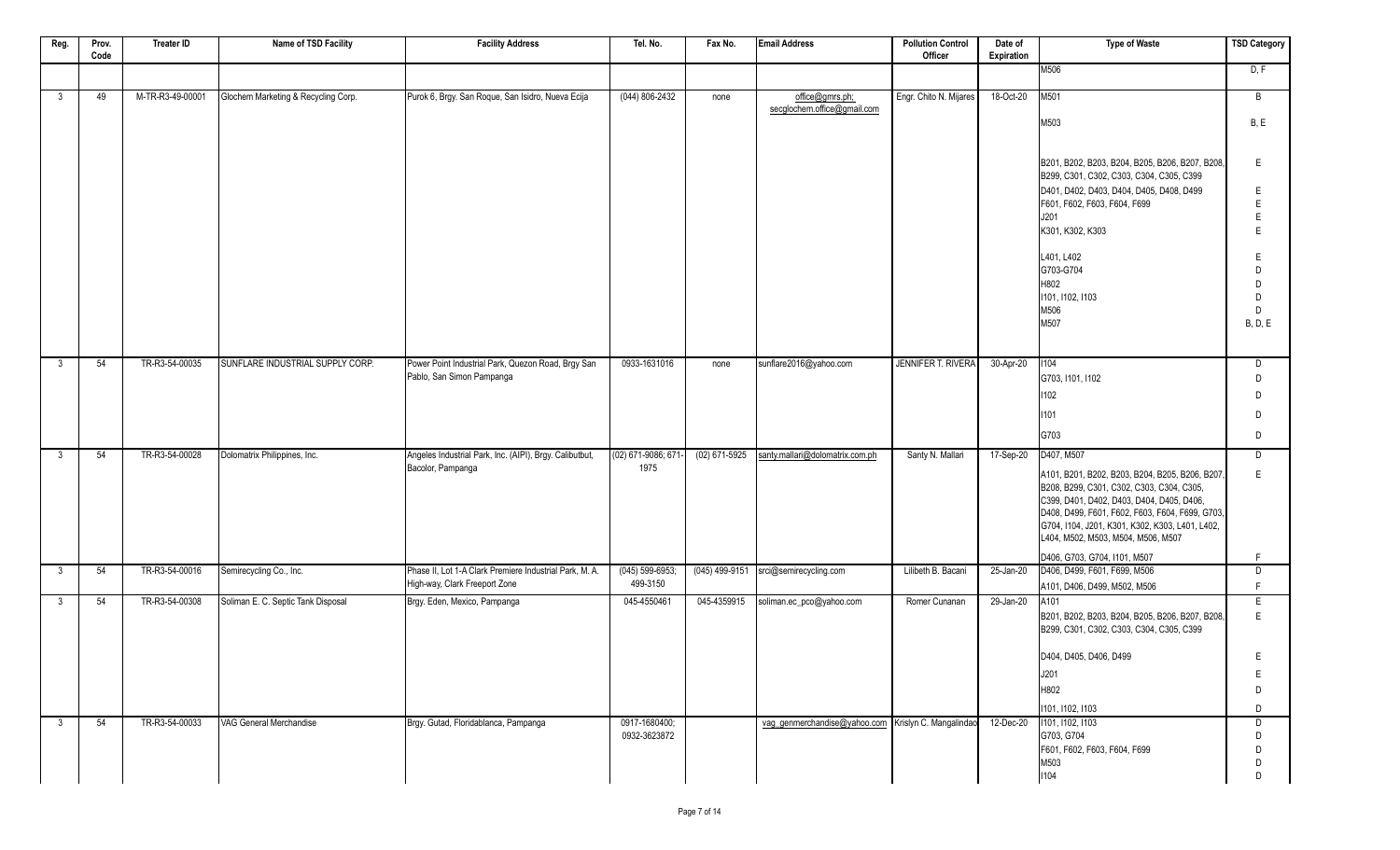| Reg.         | Prov. | <b>Treater ID</b> | Name of TSD Facility                     | <b>Facility Address</b>                                                                | Tel. No.         | Fax No.         | <b>Email Address</b>                                | <b>Pollution Control</b>     | Date of    | <b>Type of Waste</b>                                                                                                                                               | <b>TSD Category</b> |
|--------------|-------|-------------------|------------------------------------------|----------------------------------------------------------------------------------------|------------------|-----------------|-----------------------------------------------------|------------------------------|------------|--------------------------------------------------------------------------------------------------------------------------------------------------------------------|---------------------|
|              | Code  |                   |                                          |                                                                                        |                  |                 |                                                     | Officer                      | Expiration |                                                                                                                                                                    |                     |
|              |       |                   |                                          |                                                                                        |                  |                 |                                                     |                              |            | B201, B202, B203, B204, B205, B206, B207, B208,<br>B299, C301, C302, C303, C304, C305, C399,<br>F601, F602, F603, F604, F699, G703, G704, I101<br>1102, 1103, M503 | E                   |
|              |       |                   |                                          |                                                                                        |                  |                 |                                                     |                              |            | D407                                                                                                                                                               | E                   |
|              |       |                   |                                          |                                                                                        |                  |                 |                                                     |                              |            | M503                                                                                                                                                               | E                   |
|              |       |                   |                                          |                                                                                        |                  |                 |                                                     |                              |            | J201                                                                                                                                                               | E                   |
| 3            | 54    | M-TR-R3-54-00017  | RMS Petroleum Technology and Waste       | Brgy. San Nicolas, Mexico, Pampanga                                                    | (02) 710-5660    |                 | mspetroleumtechnology@gmail.com Wilfredo M. Saguian |                              | 20-Nov-20  | H802, M501, M503, M504                                                                                                                                             | B                   |
|              |       |                   | Management Corporation                   |                                                                                        |                  |                 |                                                     |                              |            | B201, B202, B203, B204, B205, B206, B207, B208,                                                                                                                    | F                   |
|              |       |                   |                                          |                                                                                        |                  |                 |                                                     |                              |            | B299, C301, C302, C303, C304, C305, C399,                                                                                                                          |                     |
|              |       |                   |                                          |                                                                                        |                  |                 |                                                     |                              |            | D401, D402, D403, D404, D405, D408, D499,                                                                                                                          |                     |
|              |       |                   |                                          |                                                                                        |                  |                 |                                                     |                              |            | F601, F602, F603, F604, F699                                                                                                                                       |                     |
| 3            | 69    | TR-R3-69-00017    | JOECHEM ENVIRONMENTAL CORPORATION        | Brgy Aranguren Capas Tarlac                                                            | $(045)$ 493-0474 | n/a             | office.joechemenvironmental@gmail                   | Mariam Rose M.               | 12-Dec-20  | M506, M507, D407<br>F604, I104, M503                                                                                                                               | F.<br>B             |
|              |       |                   |                                          |                                                                                        |                  |                 | Icom                                                | Valiente                     |            | 1101, 1102, 1103                                                                                                                                                   | D                   |
|              |       |                   |                                          |                                                                                        |                  |                 |                                                     |                              |            | D407                                                                                                                                                               | D                   |
|              |       |                   |                                          |                                                                                        |                  |                 |                                                     |                              |            |                                                                                                                                                                    |                     |
|              |       |                   |                                          |                                                                                        |                  |                 |                                                     |                              |            | G703, G704                                                                                                                                                         | D                   |
|              |       |                   |                                          |                                                                                        |                  |                 |                                                     |                              |            | H802                                                                                                                                                               | D.                  |
|              |       |                   |                                          |                                                                                        |                  |                 |                                                     |                              |            | M506                                                                                                                                                               | D                   |
|              |       |                   |                                          |                                                                                        |                  |                 |                                                     |                              |            | A101                                                                                                                                                               |                     |
|              |       |                   |                                          |                                                                                        |                  |                 |                                                     |                              |            | B201, B202, B203, B204, B205, B206, B207, B208,<br>B299, C301, C302, C303, C304, C305, C399                                                                        | F                   |
|              |       |                   |                                          |                                                                                        |                  |                 |                                                     |                              |            | D401, D402, D403, D404, D405, D406, D408,<br>D499, E501, E502, E503, E599, F601, F602, F603,<br>F699, K301, K302, K303                                             | E                   |
|              |       |                   |                                          |                                                                                        |                  |                 |                                                     |                              |            | J201                                                                                                                                                               | E                   |
| $\mathbf{3}$ | 69    | TR-R3-69-00052    | Metro Clark Waste Management Corporation | Clark Special Economic Zone, Sub-zone D, Sitio<br>Kalangitan, Cutcut II, Capas, Tarlac | 045 606-8830     | 045 599-6317    | info@mcwm.net;<br>joseantonioramos@yahoo.com        | JOSE ANTONIO<br><b>RAMOS</b> | 04-Jul-20  | K301, K302, K303, M501, M502, M503                                                                                                                                 | $\mathsf{C}$        |
| $\mathbf{3}$ | 69    | M-TR-R3-69-00015  | Cleanway Environmental Management        | Brgy. Cutcut II, Capas, Tarlac                                                         | $(02)$ 529-8329  |                 | (046) 865-2952 marosel@cleanway.com.ph              | Marisol A. Rosel             | 31-Jul-20  | M501                                                                                                                                                               | B                   |
|              |       |                   | Solutions. Inc.                          |                                                                                        |                  |                 |                                                     |                              |            |                                                                                                                                                                    |                     |
| $\mathbf{3}$ | 69    | M-TR-R3-69-00002  | Clean Leaf International Corporation     | Brgy. Anupul, Bamban, Tarlac                                                           | $(02)$ 990-6607  | $(02)$ 962-8313 | cleanleaf@gmail.com                                 | Arvin Brian N. Puno          | 20-Nov-20  | A101, H802, I104, M501, M503<br>D407                                                                                                                               | B <sub>1</sub>      |
|              |       |                   |                                          |                                                                                        |                  |                 |                                                     |                              |            | M506                                                                                                                                                               | D<br>D              |
|              |       |                   |                                          |                                                                                        |                  |                 |                                                     |                              |            | G703, G704, I101, I102, I103                                                                                                                                       | D                   |
|              |       |                   |                                          |                                                                                        |                  |                 |                                                     |                              |            | D499                                                                                                                                                               | $\mathsf{C}$        |
|              |       |                   |                                          |                                                                                        |                  |                 |                                                     |                              |            | B201, B202, B203, B204, B205, B206, B207, B208,                                                                                                                    | F                   |
|              |       |                   |                                          |                                                                                        |                  |                 |                                                     |                              |            | B299, C301, C302, C303, C304, C305, C399,<br>E501, E502                                                                                                            |                     |
|              |       |                   |                                          |                                                                                        |                  |                 |                                                     |                              |            | D401, D402, D403, D404, D405, D408, D499,<br>F602, F603, F604, F699                                                                                                | E                   |
|              |       |                   |                                          |                                                                                        |                  |                 |                                                     |                              |            | J201                                                                                                                                                               | Ε                   |
|              |       |                   |                                          |                                                                                        |                  |                 |                                                     |                              |            | D406, M507                                                                                                                                                         | F                   |
| 4A           | 10    | TR-4A-10-00024    | Asian Terminals, Inc. (ATI) Btangas      | Batangas Supply Base, Port of Batangas, Sta. Clara,<br>Batangas                        | (043) 723-8255   | (043) 723-0571  | elmer.villanueva@asianterminals.co<br>m.ph          | Elmer B. Villanueva          | 23-Jan-20  | B299, C399, D404, D406, D407, F602, F699,<br>G703, G704, I101, J201, L401                                                                                          | F                   |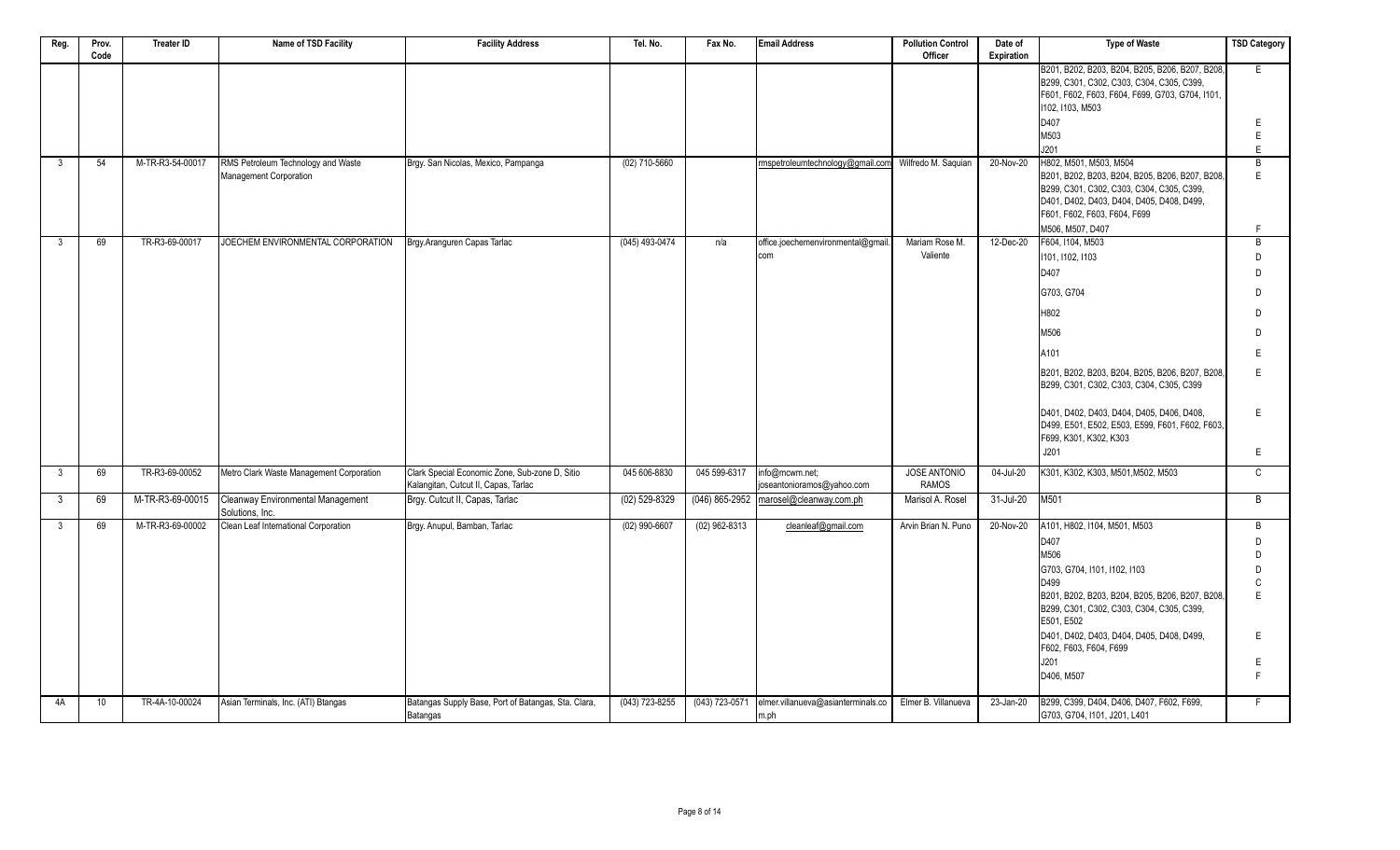| Reg. | Prov.<br>Code | <b>Treater ID</b> | Name of TSD Facility                                     | <b>Facility Address</b>                                                                      | Tel. No.                           | Fax No.           | Email Address                                                 | <b>Pollution Control</b><br>Officer | Date of<br>Expiration | <b>Type of Waste</b>                                                                                                                                                                                                                                                                                                                                                              | <b>TSD Category</b> |
|------|---------------|-------------------|----------------------------------------------------------|----------------------------------------------------------------------------------------------|------------------------------------|-------------------|---------------------------------------------------------------|-------------------------------------|-----------------------|-----------------------------------------------------------------------------------------------------------------------------------------------------------------------------------------------------------------------------------------------------------------------------------------------------------------------------------------------------------------------------------|---------------------|
| 4A   | 10            | TR-4A-10-00002    | Republic Cement & Building Materials, Inc.               | Brgy. Mapulo, Taysan, Batangas                                                               | $(02)$ 887-5116                    | 79                | (02) 815-2678 to sharry.apud@republiccement.com               | Sharry Lynne Apud                   | 01-Aug-20             | B201, B202, B203, B204, B205, B206, B207,<br>B208, B299, C301, C302, C303, C304, C305,<br>C399, D401, D402, D403, D404, D405, D408,<br>D499. F601. F602. F603. F604. F699. G703.<br>G704, H802, I101, I102, I103, I104, J201, K301<br>K302, K303, M503, M504                                                                                                                      | A/D                 |
| 4A   | 21            | TR-4A-21-00003    | Cleanway Environmental Management Solutions,<br>Inc.     | Meridian Industrial Complex II Brgy.Maguyam, Silang,<br>Cavite.                              | $(02)$ 529-8329                    | $(02)$ 529-8329   | lariza.retusto@cleanway.com.ph                                | Lariza N. Retusto                   | 07-Feb-20             | A101, B201, B202, B203, B204, B205, B206, B207<br>D407<br>A101, B201, B202, B203, B204, B205, B206, B207<br>B208, B299, C301, C302, C303, C304, C305,<br>C399, D401, D402, D403, D404, D405, D406,<br>D407, D408, D499, F601, F602, F603, F604, F699,<br>G703, G704, H802, I101<br>A101, B201, B202, B203, B204, B205, B206, B207,<br>B208, B299, C301, C302, C303, C304, C305,   | F.<br>Ε<br>E<br>E   |
|      |               |                   |                                                          |                                                                                              |                                    |                   |                                                               |                                     |                       | C399, D401, D402, D403, D404, D405, D406,<br>D407, D408, D499, E501, E502, E503, E599,<br>F601, F602, F603, F604, F699, G703, G704, H802,<br>1101, 1102, 1103, 1104, J201, M504<br>F602, F603, F604, F699, G703, G704, H802, I101,<br>1102, 1103, 1104, M504, M505<br>D406, F601, F602, F603, F604, G703, G704, I101,                                                             | D<br>D.             |
|      |               |                   |                                                          |                                                                                              |                                    |                   |                                                               |                                     |                       | 1102, 1103, 1104, M506, M507<br>A101, B201, B202, B203, B204, B205, B206, B207,<br>B208, B299, C301, C302, C303, C304, C305,<br>C399, D401, D402, D403, D404, D405, D406,<br>D407, D408, D499, E501, E502, E503, E599,<br>F601, F602, F603, F604, F699, G703, G704, H802,<br>1101, 1102, 1103, 1104, J201, K301, K302, K303,<br>L401, M501, M502, M503, M504, M505, M506,<br>M507 | C                   |
| 4A   | 21            | TR-4A-21-00363    | Daiki OM Aluminium Industry (Philippines), Inc.          | Lot 5, Block 21, CEZ Rosario Cavite 4106                                                     | (046) 437-0416                     |                   | $(046)$ 437-1314   Isgarcia@dik-om.com.ph                     | Lordgen Genaro S.                   | 13-Mar-20             | M501<br>1104                                                                                                                                                                                                                                                                                                                                                                      | B<br>D              |
|      |               |                   |                                                          |                                                                                              |                                    |                   |                                                               | Garcia II                           |                       |                                                                                                                                                                                                                                                                                                                                                                                   |                     |
| 4A   | 21            | TR-4A-21-00427    | ENVIRONMENT SOLUTIONS AND RECYCLING<br>TECH. PHILS. INC. | B11 Lot 18 Dasmariñaz Technopark, Paliparan I,<br>Dasmariñas City, Cavite                    | 046-438-1928                       | 046-438-1928      | lito10102003.bfd@gmail.com;<br>jameskedrickdeguzman@yahoo.com | Engr. Juan Romano H.<br>Lamiel      | 09-Jul-20             | F601, F602, F603<br>M506<br>1104                                                                                                                                                                                                                                                                                                                                                  | D<br>D<br>D         |
|      |               |                   |                                                          |                                                                                              |                                    |                   |                                                               |                                     |                       | B203, C301                                                                                                                                                                                                                                                                                                                                                                        | F                   |
|      |               |                   |                                                          |                                                                                              |                                    |                   |                                                               |                                     |                       | F601, F602, F603                                                                                                                                                                                                                                                                                                                                                                  | E                   |
|      |               |                   |                                                          |                                                                                              |                                    |                   |                                                               |                                     |                       | J201                                                                                                                                                                                                                                                                                                                                                                              |                     |
|      |               |                   |                                                          |                                                                                              |                                    |                   |                                                               |                                     |                       | D499                                                                                                                                                                                                                                                                                                                                                                              |                     |
| 4A   | 21            | TR-4A-21-00012    | Green Eco Techwin Inc.                                   | Block 2 Lot 8 Phase 2, Golden gate Business park,<br>Brgy. Buenavista II, Gen. Trias, Cavite | $(046)$ 470-1846                   |                   | orly.julian@yahoo.com                                         | Orlando S. Julian                   | 30-Aug-20             | D406, D407, I101, I102, M506<br>D499                                                                                                                                                                                                                                                                                                                                              | D<br>D              |
| 4A   | 21            | TR-4A-21-00048    | Integrated Waste Management, Inc.                        | Brgy. Aguado, Trece Martirez City, Cavite                                                    | $(02)$ 519-4583;<br>(046) 419-1400 | $(02) 519 - 4583$ | michai.marzan@gmail.com                                       | Mr. Dante D.<br>Pahilagao           | 13-Mar-20             | M501                                                                                                                                                                                                                                                                                                                                                                              | B                   |
| 4A   | 21            | TR-4A-21-00062    | JORM TRADING CORPORATION                                 | 595 GEN. TRIAS DR., TEJERO, GENERAL TRIAS,                                                   | $(046)$ 437-8623                   |                   | (046) 437-8632 jormtrading@yahoo.com                          | Melemie F. Vallecer                 | 12-Mar-20             | D407                                                                                                                                                                                                                                                                                                                                                                              | D/E                 |
|      |               |                   |                                                          | CAVITE                                                                                       | /509-4274                          |                   |                                                               |                                     |                       | D406, M506                                                                                                                                                                                                                                                                                                                                                                        | D/E                 |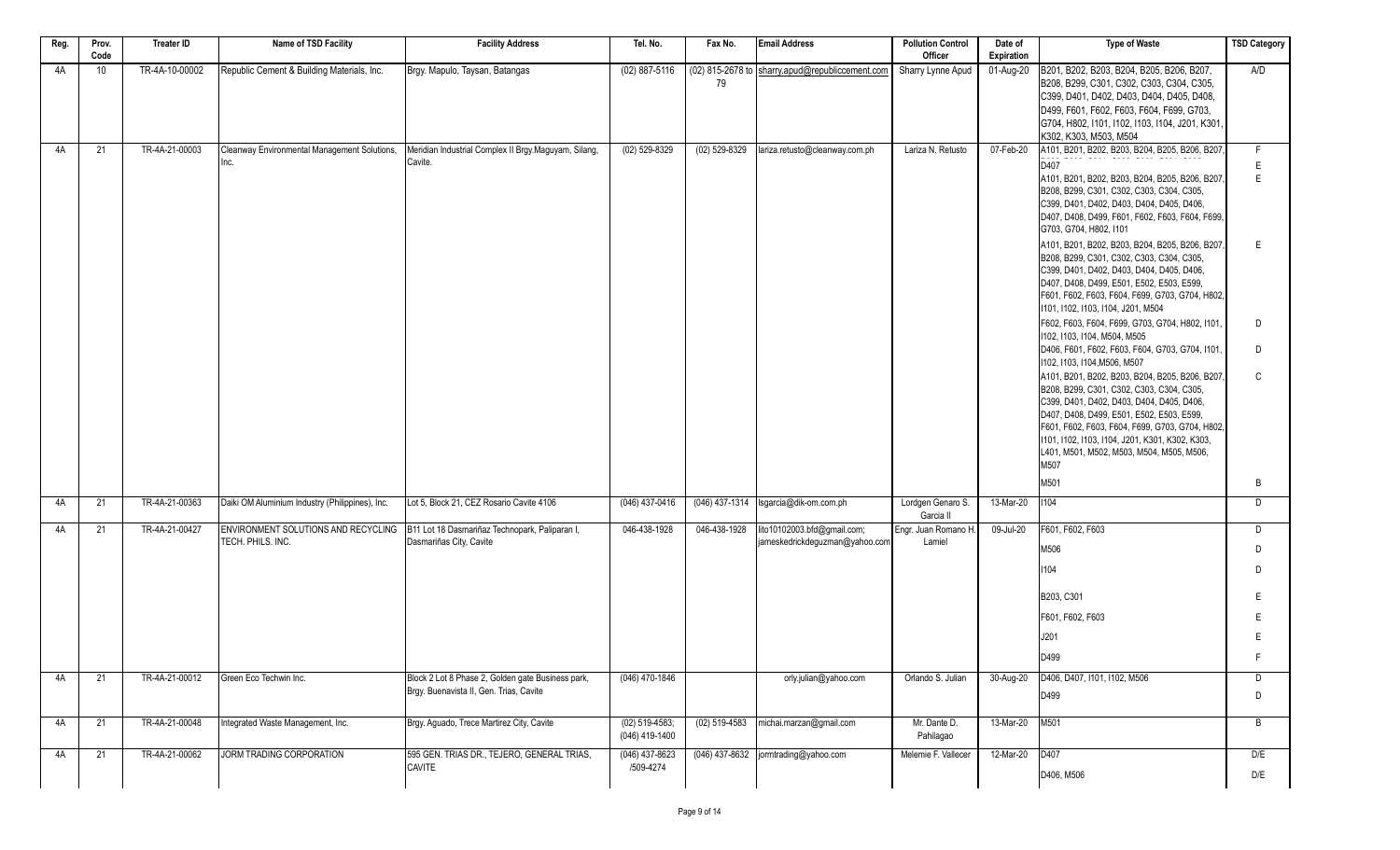| Reg. | Prov.<br>Code   | <b>Treater ID</b> | Name of TSD Facility                         | <b>Facility Address</b>                                                                        | Tel. No.         | Fax No.          | <b>Email Address</b>                                          | <b>Pollution Control</b><br>Officer                              | Date of<br><b>Expiration</b> | <b>Type of Waste</b>                                                                                                               | <b>TSD Category</b> |
|------|-----------------|-------------------|----------------------------------------------|------------------------------------------------------------------------------------------------|------------------|------------------|---------------------------------------------------------------|------------------------------------------------------------------|------------------------------|------------------------------------------------------------------------------------------------------------------------------------|---------------------|
|      |                 |                   |                                              |                                                                                                |                  |                  |                                                               |                                                                  |                              | B201, B202, B203, B204, B205, B206, B207, B208,<br>B299, C301, C302, C303, C304, C305, C399                                        | D/E                 |
|      |                 |                   |                                              |                                                                                                |                  |                  |                                                               |                                                                  |                              | D401, D402, D403, D404, D405, D406, D407,<br>D408, D499                                                                            | D/E                 |
|      |                 |                   |                                              |                                                                                                |                  |                  |                                                               |                                                                  |                              | E501, E502, E503, E599                                                                                                             | D/E                 |
|      |                 |                   |                                              |                                                                                                |                  |                  |                                                               |                                                                  |                              | F601, F602, F603, F604, F699                                                                                                       | D/E                 |
|      |                 |                   |                                              |                                                                                                |                  |                  |                                                               |                                                                  |                              | G703, G704                                                                                                                         | D/E                 |
|      |                 |                   |                                              |                                                                                                |                  |                  |                                                               |                                                                  |                              | H802<br>1104. J201                                                                                                                 | $D/E$<br>D/E        |
|      |                 |                   |                                              |                                                                                                |                  |                  |                                                               |                                                                  |                              | K301, K302, K303                                                                                                                   | D/E                 |
|      |                 |                   |                                              |                                                                                                |                  |                  |                                                               |                                                                  |                              | M503, M507                                                                                                                         | D/E                 |
|      |                 |                   |                                              |                                                                                                |                  |                  |                                                               |                                                                  |                              | 1101, 1102, 1103                                                                                                                   | D                   |
| 4A   | 21              | TR-4A-21-00032    | Matsuda Sangyo (Philippines) Corporation     | Lot 1, Block 4, People's Technology Complex, SEZ, 046-4302851 to 53<br>Carmona, Cavite 4116    |                  | 046-4302855      | Yasuda-y@matsuda-sangyo.com;<br>patricia-p@matsuda-sangyo.com | Mary Patricia<br>Payumo                                          | 02-Jul-20                    | A101, D406, D499, F699, G704                                                                                                       | F                   |
| 4A   | 21              | TR-4A-21-00151    | O.M. Manufacturing Philippines, Inc.         | Phase 3 Block 15-A Lot 1 Cavite Economic Zone 4106<br>Rosario Cavite                           | 046-437-2320     | 046-437-2319     | compliance@omp.com.ph; eb.<br>punongbayan@omp.com.ph          | <b>Olycris Elinar</b><br>Araracap; Wylder Ken<br>Cada-O; Gañalyn | 08-Nov-20                    | D <sub>406</sub><br>J201                                                                                                           | D<br>E              |
|      |                 |                   |                                              |                                                                                                |                  |                  |                                                               | Ariza; Sean Thaddeus                                             |                              |                                                                                                                                    |                     |
| 4A   | 21              | TR-4A-21-00013    | SOLVTECH CONSULTANCY RESOURCES               | BLK 11 LOT 6-A MART ONE STREET, STERLING<br>TECHNOPARK, MAGUYAM ROAD, SILANG, CAVITE           | $(02)$ 994-2241  | $(02)$ 826-3285  | navsolvtech@gmail.com;<br>aav@navsolvtech.com                 | ALENELL A.<br>VILLARAIZ                                          | 13-Mar-20                    | M506                                                                                                                               | $\overline{F}$      |
|      |                 |                   |                                              |                                                                                                |                  |                  |                                                               |                                                                  |                              | B201, B202, B203, B204, B205, B206, B207, B208,<br>B299, C301, C302, C303, C304, C305, C399                                        | $\mathsf E$         |
|      |                 |                   |                                              |                                                                                                |                  |                  |                                                               |                                                                  |                              | D401, D402, D403, D404, D405, D406, D407,<br>D408, D499, F601, F602, F603, F604, F699, K301<br>K302, K303, M503, M506              | E                   |
|      |                 |                   |                                              |                                                                                                |                  |                  |                                                               |                                                                  |                              | J201                                                                                                                               | E                   |
|      |                 |                   |                                              |                                                                                                |                  |                  |                                                               |                                                                  |                              | D407                                                                                                                               | D                   |
|      |                 |                   |                                              |                                                                                                |                  |                  |                                                               |                                                                  |                              | G703, G704                                                                                                                         | D                   |
|      |                 |                   |                                              |                                                                                                |                  |                  |                                                               |                                                                  |                              | 1101.1102.1103.1104                                                                                                                | D                   |
| 4A   | $\overline{21}$ | TR-4A-21-00006    | SOUTHCOAST METAL ENTERPRISE, INC.            | BLOCK 8A, PHASE I, EAST AVENUE, CAVITE<br>ECONOMIC ZONE, ROSARIO, CAVITE                       | $(046)$ 437-9788 |                  | (046) 437-9789 mpp@smei.com.ph                                | ENGR. MARY ANN P.<br><b>PEDROSO</b>                              | 11-Apr-20                    | D499, M506, M507<br>1104                                                                                                           | D and F<br>F        |
|      |                 |                   |                                              |                                                                                                |                  |                  |                                                               |                                                                  |                              |                                                                                                                                    |                     |
| 4A   | 21              | TR-4A-21-00001    | Waste and Resources Management, Inc.         | Sitio Pag-asa 1, Brgy Aguado, Trece Martires City,<br>Cavite                                   | $(046)$ 433-7809 |                  | Imcarino@warmphilippines.com                                  | Leonardo M. Carino                                               | 15-Apr-20                    | F604                                                                                                                               | E                   |
| 4A   | 21              | TR-4A-21-00524    | Blue Ocean General Merchandise               | Lot 4 Block 6, Golden Gate Business Park I, Brgy.<br>Buenavista II, General Trias City, Cavite | $(02)$ 243-3429  |                  | blueocean.general@yahoo.com                                   | Baby Jean Castillo                                               | 02-Aug-20                    | 1101                                                                                                                               | $\overline{F}$      |
| 4A   | 21              | TR-4A-21-00038    | Green Horizon Environmental Management, Inc. | 223 Ilaya St., Brgy. Niog II, Bacoor City, Cavite                                              | (046) 417-0317   | $(046)$ 417-0317 | mugar.angie@gmail.com                                         | Angie O. Mugar                                                   | 08-Nov-20                    | G703, G704                                                                                                                         | $\overline{D}$      |
|      |                 |                   |                                              |                                                                                                |                  |                  |                                                               |                                                                  |                              | 1101<br>D407                                                                                                                       | D<br>D              |
|      |                 |                   |                                              |                                                                                                |                  |                  |                                                               |                                                                  |                              | B201, B202, B203, B204, B205, B206, B207, B208,                                                                                    | $\mathsf E$         |
|      |                 |                   |                                              |                                                                                                |                  |                  |                                                               |                                                                  |                              | B299, C301, C302, C303, C304, C305, C399,<br>D401, D402, D403, D404, D405, D407, D499,<br>F601, F602, F603, F604, F699, G703, G704 |                     |
|      |                 |                   |                                              |                                                                                                |                  |                  |                                                               |                                                                  |                              | J201                                                                                                                               | E                   |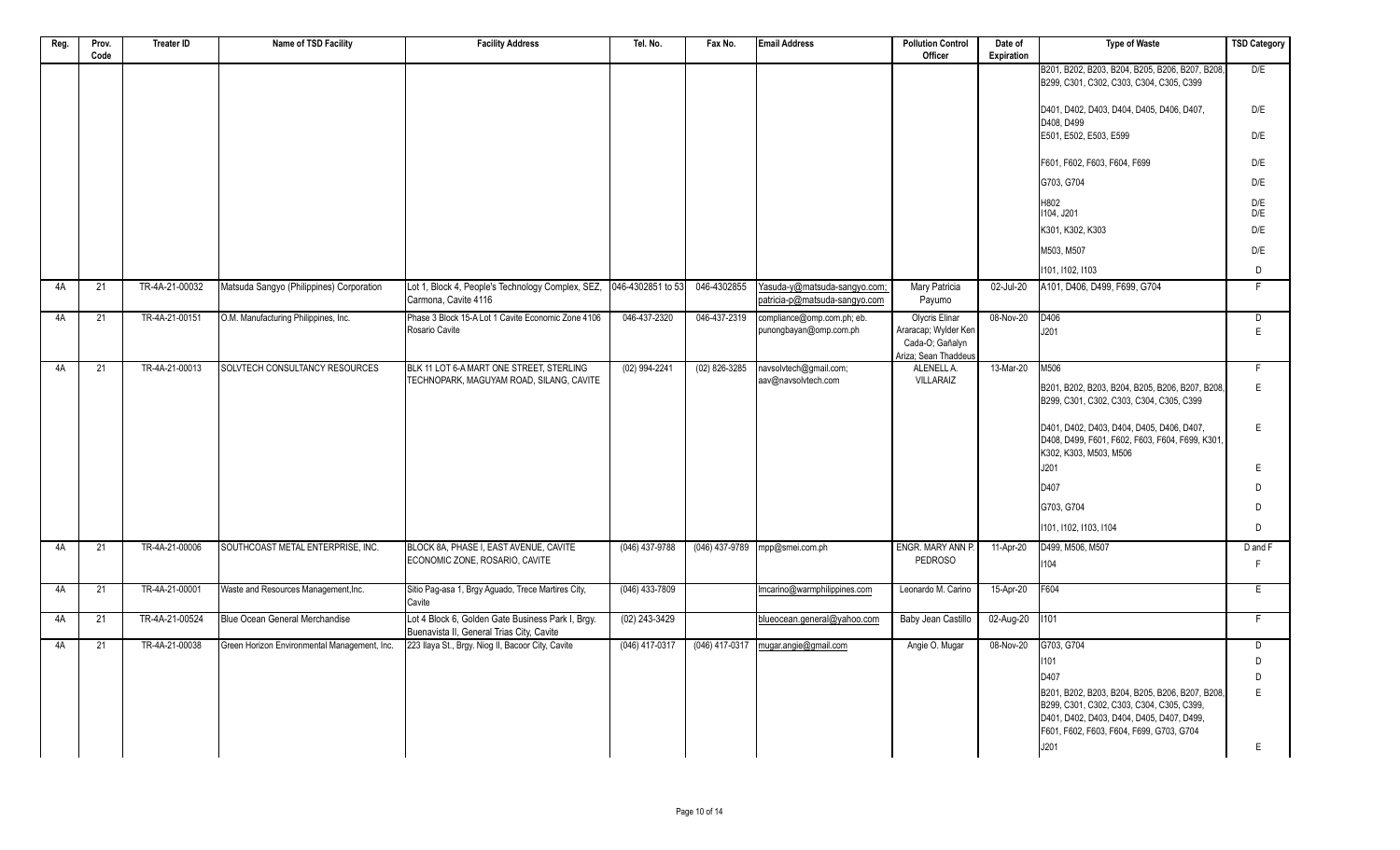| Reg. | Prov.<br>Code | <b>Treater ID</b> | Name of TSD Facility                          | <b>Facility Address</b>                                                                                        | Tel. No.           | Fax No.         | <b>Email Address</b>                     | <b>Pollution Control</b><br>Officer | Date of<br>Expiration | <b>Type of Waste</b>                                                                                                                                                                                                                                                     | <b>TSD Category</b>              |
|------|---------------|-------------------|-----------------------------------------------|----------------------------------------------------------------------------------------------------------------|--------------------|-----------------|------------------------------------------|-------------------------------------|-----------------------|--------------------------------------------------------------------------------------------------------------------------------------------------------------------------------------------------------------------------------------------------------------------------|----------------------------------|
|      |               |                   |                                               |                                                                                                                |                    |                 |                                          |                                     |                       | B201, B202, B203, B204, B205, B206, B207, B208,<br>B299, C301, C302, C303, C304, C305, C399,<br>D401, D402, D403, D404, D405, D407, D499,<br>F601, F602, F603, F604, F699                                                                                                | E.                               |
|      |               |                   |                                               |                                                                                                                |                    |                 |                                          |                                     |                       | K301, K302, K303                                                                                                                                                                                                                                                         | Ε                                |
|      |               |                   |                                               |                                                                                                                |                    |                 |                                          |                                     |                       | M503                                                                                                                                                                                                                                                                     | Ε                                |
| 4A   | 21            | M-TR-4A-21-00012  | Integrated Waste Management, Inc. (Pyrolysis) | Brgy. Aguado, Trece Martirez City, Cavite                                                                      | $(02) 519 - 4583$  | $(02)$ 519-4583 | michai.marzan@gmail.com                  | Mr. Dante D.<br>Pahilagao           | 26-Apr-20             | F601, F602, F603, F604, F699, G703, G704, I101,                                                                                                                                                                                                                          | B                                |
| 4A   | 21            | TR-4A-21-00002    | Asia Metal Trading Corporation                | Lot 28, New Cavite Industrial City Stateland,                                                                  | $(046)$ 402-1440   |                 | (046) 402-1384 pco@ametco.com.ph         | Evangeline R.                       | 02-Jul-20             | I102, I103, I104, J201, M501, M503<br>D407, M506, M507                                                                                                                                                                                                                   | F.2                              |
|      |               |                   |                                               | Manggahan, Gen. Trias, Cavite                                                                                  |                    |                 |                                          | Maliberan                           |                       |                                                                                                                                                                                                                                                                          |                                  |
| 4A   | 21            | TR-4A-21-00295    | Jairapel Trading                              | Sitio Aroma Longos, Zapote V, Bacoor, Cavite                                                                   | 0917-1792503       |                 |                                          | Rosemarie Radana                    | 01-Aug-20             | M506<br>M506                                                                                                                                                                                                                                                             | D<br>F                           |
| 4A   | 21            | TR-4A-21-00830    | Southchem Recycling Solution                  | Block 7 Lot 3 and 4, Phase II, Golden Gate Business<br>Park I, Brgy. Buenavista II, General Trias City, Cavite | $(046)$ 472-9569   |                 | manenitaramos@yahoo.com                  | May Deline M. Goton                 | 17-Sep-20             | D407, D499, I104, M506<br>G703, G704, I101, I102, I103, H802<br>B201, B202, B203, B204, B205, B206, B207, B208,<br>B299, C301, C302, C303, C304, C305, C399,<br>D401, D402, D403, D404, D405, D408, D499,<br>F601, F602, F603, F604, F699<br>K301, K302, K303            | D<br>D<br>F<br>E                 |
|      |               |                   |                                               |                                                                                                                |                    |                 |                                          |                                     |                       | J201                                                                                                                                                                                                                                                                     | Ε                                |
| 4A   | 21            | TR-4A-21-00072    | E-TECHNOLOGY PHILS. INC.                      | Lot 2 Blk 4 Phase II, PEZA , Rosario, Cavite                                                                   | (046)437-0712/13   | (046)437-0220   | richsolder@gmail.com                     | Norie Cenizal                       | 22-Jan-20             | D406                                                                                                                                                                                                                                                                     | D                                |
| 4A   | 34            | TR-4A-34-00004    | AUGUST-10 ENTERPRISE CO.                      | 192 Brgy.Sto.Tomas Binan Laguna                                                                                | $(049) 542 - 9693$ |                 | august 10 enterprises@yahoo.com.         | Mylene S. Montilla                  | 13-Aug-20             | B201, B202, B203, B204, B205, B206, B207, B208,<br>B299, C301, C302, C303, C304, C305, C399<br>H802, I101, I102, I103, I104, M503<br>D407<br>G703, G704<br>M506, M507<br>D401, D402, D403, D404, D405, D406, D407,<br>D408, D499, F601, F602, F603, F604<br>F699<br>J201 | B<br>B<br>D.<br>D<br>D<br>F<br>Ε |
| 4A   | 34            | TR-4A-34-00016    | Green Resource & Environmental Management     | Warehouse 6, MMG 3 Industrial Compound, E.                                                                     | 632-4034096        | 632-4034096     | info@greenresourceincph.com;             | Joseph A. Bacunawa                  | 02-Jul-20             | D407                                                                                                                                                                                                                                                                     | D                                |
|      |               |                   | Solutions, Inc.                               | Gerodias St., San Antonio, San Pedro City, Laguna                                                              |                    |                 | jabacunawapco@greenresourceincp<br>h.com |                                     |                       | G703, G704                                                                                                                                                                                                                                                               | D                                |
|      |               |                   |                                               |                                                                                                                |                    |                 |                                          |                                     |                       | 1101, 1102, 1103, 1104                                                                                                                                                                                                                                                   | D                                |
|      |               |                   |                                               |                                                                                                                |                    |                 |                                          |                                     |                       | H802                                                                                                                                                                                                                                                                     | D                                |
|      |               |                   |                                               |                                                                                                                |                    |                 |                                          |                                     |                       | M506, M507                                                                                                                                                                                                                                                               | D                                |
|      |               |                   |                                               |                                                                                                                |                    |                 |                                          |                                     |                       | B201, B202, B203, B204, B205, B206, B207, B208,<br>B299, C301, C302, C303, C304, C305, C399,<br>D401, D402, D403, D404, D405, D406, D407,<br>D408, D499, F601, F602, F603, F604, F699, I104,<br>M503                                                                     | Ε                                |
|      |               |                   |                                               |                                                                                                                |                    |                 |                                          |                                     |                       | J201                                                                                                                                                                                                                                                                     | Ε                                |
|      |               |                   |                                               |                                                                                                                |                    |                 |                                          |                                     |                       | D406                                                                                                                                                                                                                                                                     | F                                |
| 4A   | 34            | TR-4A-34-00001    | HAZCHEM, INC.                                 | 0947 Purok V, Brgy. Makiling, Calamba City, Laguna                                                             | $(049)$ 502-6989   |                 | hazcheminc@yahoo.com.ph                  | Jose Carmelo P. Tinio               | 12-Dec-20             | M501<br>F602, F603, F699, M503, M504, M507                                                                                                                                                                                                                               | B<br>B                           |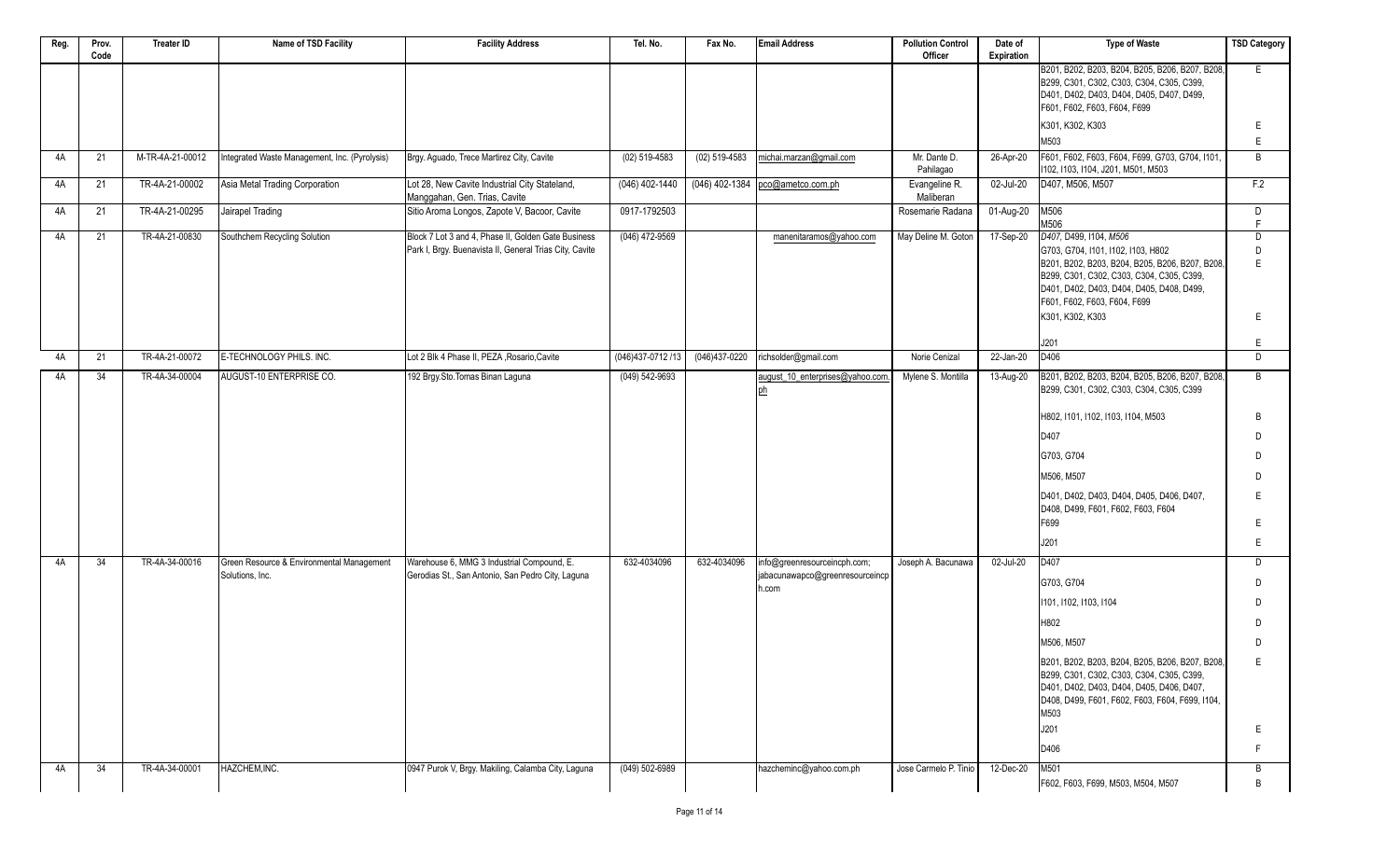| Reg. | Prov. | <b>Treater ID</b> | Name of TSD Facility                              | <b>Facility Address</b>                                                                                  | Tel. No.                        | Fax No.            | <b>Email Address</b>                | <b>Pollution Control</b>      | Date of    | <b>Type of Waste</b>                                         | <b>TSD Category</b> |
|------|-------|-------------------|---------------------------------------------------|----------------------------------------------------------------------------------------------------------|---------------------------------|--------------------|-------------------------------------|-------------------------------|------------|--------------------------------------------------------------|---------------------|
|      | Code  |                   |                                                   |                                                                                                          |                                 |                    |                                     | Officer                       | Expiration |                                                              |                     |
|      |       |                   |                                                   |                                                                                                          |                                 |                    |                                     |                               |            | G703, G704, F601, I101                                       | D                   |
|      |       |                   |                                                   |                                                                                                          |                                 |                    |                                     |                               |            | H802, I102, I103                                             | D                   |
|      |       |                   |                                                   |                                                                                                          |                                 |                    |                                     |                               |            | M506                                                         | D                   |
|      |       |                   |                                                   |                                                                                                          |                                 |                    |                                     |                               |            | B201, B202, B203, B204, B205, B206, B207, B208,              | E                   |
|      |       |                   |                                                   |                                                                                                          |                                 |                    |                                     |                               |            | B299, C301, C302, C303, C304, C305, C399                     |                     |
|      |       |                   |                                                   |                                                                                                          |                                 |                    |                                     |                               |            | D402, D403, D404, D405, D499, K301, K302,                    | E                   |
|      |       |                   |                                                   |                                                                                                          |                                 |                    |                                     |                               |            | L401, L402, F601, F602, F603, F604, F699, M503<br>J201, I104 |                     |
|      |       |                   |                                                   |                                                                                                          |                                 |                    |                                     |                               |            |                                                              | Е                   |
|      |       |                   |                                                   |                                                                                                          |                                 |                    |                                     |                               |            | F601, F602, F603, F604, F699, M503                           | E                   |
| 4A   | 34    | TR-4A-34-00371    | SOLDERCOAT NARITA PHILIPPINES INC.                | Unit 3 Orient Goldcrest, Bldg. 6A, 149 East Main Ave.,<br>Phase 6-C Laguna Technopark, SEZ, Biñan Laguna | $(049) 508 - 2376;$<br>508-2432 |                    | soldercoatphilippines@gmail.com     | Maria Rsalie G.<br>Villanueva | 26-Nov-20  | D406                                                         | D                   |
| 4A   | 34    | TR-4A-34-00036    | Semicytech, Inc.                                  | Unit C, Winsouth One, No. 140 East Main Avenue                                                           | $(049) 508 - 1967;$             |                    | semicytech@gmail.com                | Meriza N. Siborboro           | 18-Oct-20  | D401, D406, D499                                             | F                   |
|      |       |                   |                                                   | Loop, Phase 6, Laguna Technopark-SEZ, Biñan,                                                             | 508-1968                        |                    |                                     |                               |            |                                                              | F                   |
|      |       |                   |                                                   | Laguna                                                                                                   |                                 |                    |                                     |                               |            | F601, F602, F603, F604, F699                                 |                     |
|      |       |                   |                                                   |                                                                                                          |                                 |                    |                                     |                               |            | J201                                                         |                     |
|      |       |                   |                                                   |                                                                                                          |                                 |                    |                                     |                               |            | M506. M507                                                   |                     |
|      |       |                   |                                                   |                                                                                                          |                                 |                    |                                     |                               |            | M506                                                         | D                   |
| 4A   | 34    | TR-4A-34-00100    | Maritrans Recycler, Inc                           | Unit 3 D.M. Ragasa Warehouse, #763 National                                                              | (049) 5459055                   | (049) 5459056      | meselag@pldtdsl.net                 | Norelyn P. Genove             | 12-Dec-20  | G703, G704                                                   | D                   |
|      |       |                   |                                                   | Highway, Parian, Calamba City Laguna                                                                     |                                 |                    |                                     |                               |            | 1101                                                         | D                   |
|      |       |                   |                                                   |                                                                                                          |                                 |                    |                                     |                               |            | I104, J201                                                   | E                   |
|      |       |                   |                                                   |                                                                                                          |                                 |                    |                                     |                               |            | D406, D499, M506, M507                                       | F                   |
| 4A   | 34    | TR-4A-34-00044    | FRP Philippines Corporation                       | 113 North Science Ave., LTI, Biñan City, Laguna                                                          | (049) 541-2918                  | (049) 544-7311     | frppc@frpphils.com.ph               | Rebecca F. Candare            | 08-Nov-20  | D407                                                         | D                   |
|      |       |                   |                                                   |                                                                                                          |                                 |                    |                                     |                               |            | D407                                                         | F                   |
| 4A   | 34    | TR-4A-34-00070    | <b>FRILCO PHILIPPINES CORPORATION</b>             | PUROK 6 KANLURAN ST., MALITLIT, SANTA ROSA.                                                              | $(049) 530 - 3113/(02)$         | <b>NONE</b>        | frilcophilippines@gmail.com         | Aiza Angenette Santos         | 13-Mar-20  | G703, G704, I101, I102, I103, I104                           | D                   |
|      |       |                   |                                                   | LAGUNA                                                                                                   | 519-4143                        |                    |                                     |                               |            | F601, F602, F603, F604, F699, H802, J201, K301,              | E                   |
|      |       |                   |                                                   |                                                                                                          |                                 |                    |                                     |                               |            | K302, K303                                                   |                     |
| 4A   | 34    | TR-4A-34-00076    | Elms Industrial (Philippines) Co., Inc.           | CPIP, Barangay Batino, Calamba City, Laguna                                                              | (049) 502-6610                  | $(049)$ 502-6645   | dennis udarbe@elms.com              | Dennis L. Udarbe              | 15-Apr-20  | D406, D499, M506                                             | F.                  |
| 4A   | 34    | TR-4A-34-00012    | HMR Envirocycle Phils., Inc.                      | Silangan Industrial Park, Canlubang, Calamba City,                                                       | (02) 584 4516/4478              | none               | envirocycle@hmrphils.com;           | Cecilia Banicod               | 11-Jul-20  | D406, F601, F602, F699, G704, I101, I104, J201               | F.                  |
|      |       |                   |                                                   | Laguna                                                                                                   |                                 |                    | cecilia.banicod@envirocycle-inc.com |                               |            |                                                              |                     |
|      |       |                   |                                                   |                                                                                                          |                                 |                    |                                     |                               |            | D407, M506                                                   | D                   |
| 4A   | 34    | TR-4A-34-00012    | Mary Check Trading                                | Mamatid Road, Banlic, Cabuyao, Laguna                                                                    | $(049) 502 - 4278$              |                    | marycheckcorp@asia.com;             | Nereo A. Barrientos           | 15-Aug-20  | 1101, 1102, 1103                                             | D                   |
|      |       |                   |                                                   |                                                                                                          |                                 |                    | lorna1715@yahoo.com                 |                               |            |                                                              |                     |
|      |       |                   |                                                   |                                                                                                          |                                 |                    |                                     |                               |            | B201, B202, B203, B204, B205, B206, B207, B208,              | E                   |
|      |       |                   |                                                   |                                                                                                          |                                 |                    |                                     |                               |            | B299, C301, C302, C303, C304, C305, C399                     |                     |
|      |       |                   |                                                   |                                                                                                          |                                 |                    |                                     |                               |            | F601, F602, F603, F604, F699                                 | Е                   |
|      |       |                   |                                                   |                                                                                                          |                                 |                    |                                     |                               |            |                                                              |                     |
|      |       |                   |                                                   |                                                                                                          |                                 |                    |                                     |                               |            | H802                                                         | Е                   |
|      |       |                   |                                                   |                                                                                                          |                                 |                    |                                     |                               |            | I104, J201                                                   | E                   |
| 4A   | 34    | TR-4A-34-00601    | Uni NFM Industry Incorporated                     | Metallum Compound, Km 40, Brgy. Macabling, Sta.Rosa (049)572-4077; 544                                   |                                 | (049)544-4278      | uninfm.industry@gmail.com;          | John Patrick A                | 17-Sep-20  | D499                                                         | B                   |
|      |       |                   |                                                   | City, Laguna                                                                                             | 4278                            |                    | uninfm@yahoo.com                    | Crisostomo                    |            |                                                              |                     |
| 4A   | 34    | TR-4A-34-02066    | <b>Conversant Philippines Company</b>             | Unit 3 Lot C2-4, Carmelray Industrial Park II, Brgy.                                                     | $(049) 508 - 0285$              |                    | es@conversantproducts.com           | Kristine P. Aguilar           | 27-Sep-20  | M506                                                         | D                   |
|      |       |                   |                                                   | Punta, Calamba, Laguna                                                                                   |                                 |                    |                                     |                               |            |                                                              |                     |
| 4A   | 34    | TR-4A-34-00008    | Integrated Recycling Industries Philippines, Inc. | Lot C4-5B, SEPZ, Carmelray Industrial Park II, Calamba                                                   | $(049) 545 - 9572$              | $(049) 545 - 9570$ | lsecheverri@iri.com.ph;             | Jonathan Torrejos             | 02-Oct-20  | D406, D499, M506                                             | D                   |
|      |       |                   |                                                   | City, Laguna                                                                                             |                                 |                    | jtorrejos@iri.com.ph                |                               |            | D406, D499, M506                                             | F                   |
| 4A   | 34    | TR-4A-34-02033    | <b>Techlog Center Philippines</b>                 | Lot C3-10, CIP II - SEZ, Brgy. Punta, Calamba City,                                                      | 049-5028888                     |                    | glynes.sanjuan@asurion.com          | Glynes San Juan               | 18-Oct-20  | M506                                                         | F.                  |
| 4A   | 58    | TR-4A-58-00005    | Solid Cement Corporation                          | Laguna<br>Sitio Tagbac, Barangay San Jose, Antipolo City, Rizal                                          | (02) 8493600;                   | (02) 8493670;      | rochelle.vicencio@cemex.com         | Rochelle Vicencio             | 14-Feb-20  | F601, F602, F603, F604, F699, I101                           | B                   |
|      |       |                   |                                                   |                                                                                                          | 8493700                         | 8493780            |                                     |                               |            |                                                              |                     |
|      |       |                   |                                                   |                                                                                                          |                                 |                    |                                     |                               |            | F601, F602, F603, F604, F699, I101                           | D                   |
| 4A   | 58    | TR-4A-58-00159    | <b>EGC</b> Enterprises                            | Blk. 3 Lot 2, Victoneta Baytown, Barangay Kalayaan,                                                      | 0918-5514308                    |                    | none                                | Rosalie C. Bassig             | 18-Oct-20  | 1101, 1102                                                   | D                   |
|      |       |                   |                                                   | Angono, Rizal                                                                                            |                                 |                    |                                     |                               |            |                                                              |                     |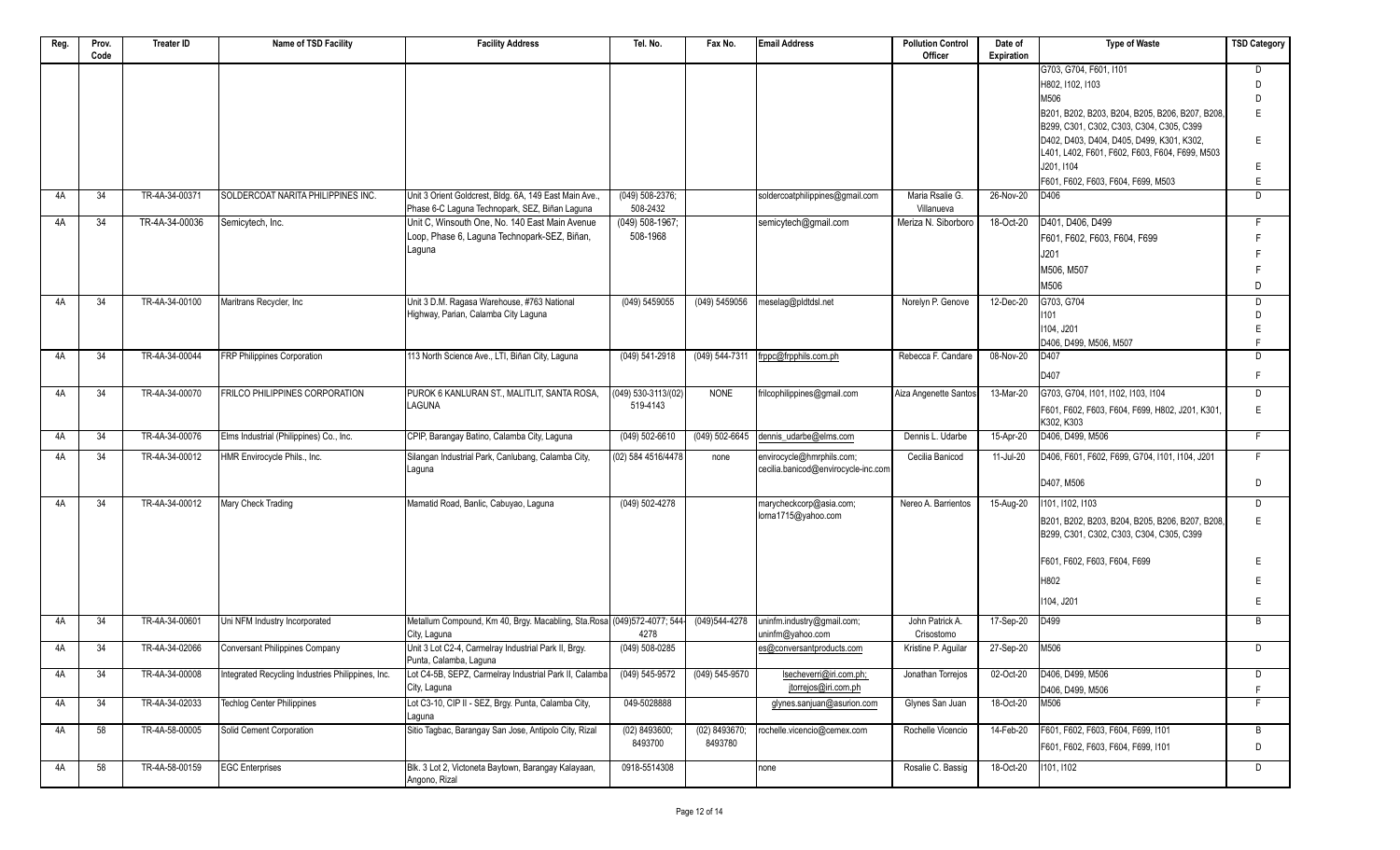| Reg.           | Prov.<br>Code | Treater ID     | Name of TSD Facility                           | <b>Facility Address</b>                                                                | Tel. No.                    | Fax No.                     | <b>Email Address</b>                                  | <b>Pollution Control</b><br>Officer | Date of<br><b>Expiration</b> | <b>Type of Waste</b>                                                                                                                                                                                                                                                                                                                                                                                                                                                                                                                                           | <b>TSD Category</b> |
|----------------|---------------|----------------|------------------------------------------------|----------------------------------------------------------------------------------------|-----------------------------|-----------------------------|-------------------------------------------------------|-------------------------------------|------------------------------|----------------------------------------------------------------------------------------------------------------------------------------------------------------------------------------------------------------------------------------------------------------------------------------------------------------------------------------------------------------------------------------------------------------------------------------------------------------------------------------------------------------------------------------------------------------|---------------------|
| 4B             | 53            | TR-4B-53-00001 | Pollution Abatement Systems Specialists, Inc.  | Sanitary Landfill, Brgy. Sta. Lourdes, Puerto Princesa<br>City, Palawan                | n/a                         | n/a                         | mail.fwd@gmail.com                                    | Engr. Irene Rosell-<br>Doños        | 23-Jan-20                    | M501                                                                                                                                                                                                                                                                                                                                                                                                                                                                                                                                                           | B                   |
| - 6            | 30            | TR-R6-30-00172 | SOLLESTA-NIELSEN CORPORATION                   | BRGY. TALANGHAUAN, SANTA BARBARA, ILOILO                                               | 033-5238473                 | N/A                         | imsollesta@gmail.com                                  | FRANCIS JOY C.<br>SOLLESTA          | 14-Feb-20                    | 1102                                                                                                                                                                                                                                                                                                                                                                                                                                                                                                                                                           | D                   |
| 6              | 45            | TR-R6-45-00051 | Upward Agro Industrial Corporation             | Brgy. Orong, Kabankalan City, Negros Occidental                                        | $(034)$ 435-2748            |                             | upwardagro@yahoo.com.ph                               | <b>Melchor Parnaso</b>              | 08-Nov-20                    | 1101                                                                                                                                                                                                                                                                                                                                                                                                                                                                                                                                                           | D                   |
| $\overline{7}$ | 22            | TR-R7-22-00185 | Cebu Common Treatment Facility, Inc.           | Sanitary Landfill Compound, White Road, Inayawan,<br>Cebu City                         | (032) 273-3137;<br>238-2009 | (032) 273-3137;<br>238-2009 | cebucommon@ghotmail.com;<br>poncejj@live.com          | Jeliza B. Ponce                     | 27-Mar-20                    | D407, F601, F602, F603, F604, F699, G703, G704.<br>1101, M506, M507<br>B201, B202, B203, B204, B205, B206, B207, B208,<br>B299, C301, C302, C303, C304, C305, C399,<br>D401, D402, D403, D404, D405, D406, D407,<br>D408, D499, F601, F602, J201                                                                                                                                                                                                                                                                                                               | D<br>E              |
|                |               |                |                                                |                                                                                        |                             |                             |                                                       |                                     |                              | A101, B201, B202, B203, B204, B205, B206, B207.<br>B208, B299, C301, C302, C303, C304, C305,<br>C399, D401, D402, D403, D404, D405, D406,<br>D407, D408, D499, F601, F602, J201<br>D401, D402, D403, D404, D405, D406, D407,                                                                                                                                                                                                                                                                                                                                   | E<br>F.2            |
|                |               |                |                                                |                                                                                        |                             |                             |                                                       |                                     |                              | D408, D499, F601, F602, F603, F604, F699, I101,<br>1104, M506, M507                                                                                                                                                                                                                                                                                                                                                                                                                                                                                            |                     |
| -7             | 22            | TR-R7-22-00079 | Pollution Abatement Systems Specialists, Inc.  | White Road, Inayawan, Cebu City, Cebu                                                  | (032) 520-3251;<br>255-1535 | (032) 520-3251              | arenasjojo123@yahoo.com                               | Engr. Joselito Arenas               | 24-Jan-20                    | M501                                                                                                                                                                                                                                                                                                                                                                                                                                                                                                                                                           | B                   |
| - 7            | 22            | TR-R7-22-00112 | Taiheiyo Cement Philippines, Inc.              | South Poblacion, San Fernando, Cebu                                                    | (032) 232-2677              | (032) 234-1217              | dpavila@taiheiyo-cement.com.ph                        | Dwight P. Avila                     | 23-Jan-20                    | H802<br>F601<br>L404                                                                                                                                                                                                                                                                                                                                                                                                                                                                                                                                           | A<br>D<br>A         |
| $\overline{7}$ | 22            | TR-R7-22-00109 | Medclean Management Solutions, Inc.            | Castilex Compound, ML Quezon St., Cabancalan,                                          | (032) 344-7378              | $(032)$ 345-0596            | medcleanmanagementsolutions@gm                        | Januarius Nacional                  | 13-Mar-20                    | M501                                                                                                                                                                                                                                                                                                                                                                                                                                                                                                                                                           | B                   |
|                |               |                |                                                | Mandaue City                                                                           |                             |                             | ail.com                                               |                                     |                              |                                                                                                                                                                                                                                                                                                                                                                                                                                                                                                                                                                |                     |
|                | 22            | TR-R7-22-00113 | Enviro-Q-Trends Corporation                    | Brgy. Puente, Carmen, Cebu                                                             | (032) 418-1193              | (032) 418-1193              | envirotrends@yahoo.com                                | Nynfa S. Prosia                     | 25-Apr-20                    | K301, K302, K303<br>B201, B202, B203, B204, B205, B206, B207, B208,<br>B299, C301, C302, C303, C304, C305, C399,<br>D404, D405, D406, D408, D499, F601, F602,<br>F603, F604, F699, G703, G704, H802, I101, I102,<br>1103, 1104, J201, M502, M503, M504, M505, M506,<br>M507<br>A101, B201, B202, B203, B204, B205, B206, B207,<br>B208, B299, C301, C302, C303, C304, C305,<br>C399, D404, D405, D406, D408, D499, E502,<br>E503, E599, F601, F602, F603, F604, F699, G703,<br>G704, H802, I101, I102, I103, I104, J201, M502,<br>M503, M504, M505, M506, M507 | C<br>D<br>E         |
|                | 22            | TR-R7-22-01154 | <b>ARC Merchandising</b>                       | Purok Pomelo, Pamutongan, Jubay, Liloan, Cebu                                          | $(032)$ 350-6372            | (032) 424-1457              | arcmerchandising@vahoo.com                            | Donato Pritos Jr.                   | 02-Jul-20                    | G703, G704, H802, I101, I102, I103, I104, J201                                                                                                                                                                                                                                                                                                                                                                                                                                                                                                                 | F                   |
| $\overline{7}$ | 22            | TR-R7-22-00173 | RRDS Environmental Services, Inc. (Formerly:   | Purok Tambis. Umapad. Mandaue City. Cebu                                               | 032-4211378                 |                             | rrds.pyrotech@yahoo.com.ph                            | Marica P. Taneo                     | 18-Oct-20                    | D406                                                                                                                                                                                                                                                                                                                                                                                                                                                                                                                                                           | D                   |
|                |               |                | RRDS Petro-Chemical Industries, Inc.)          |                                                                                        |                             |                             |                                                       |                                     |                              | D407                                                                                                                                                                                                                                                                                                                                                                                                                                                                                                                                                           | D                   |
|                |               |                |                                                |                                                                                        |                             |                             |                                                       |                                     |                              | G703, G704                                                                                                                                                                                                                                                                                                                                                                                                                                                                                                                                                     | D                   |
|                |               |                |                                                |                                                                                        |                             |                             |                                                       |                                     |                              | 1101                                                                                                                                                                                                                                                                                                                                                                                                                                                                                                                                                           | D                   |
|                |               |                |                                                |                                                                                        |                             |                             |                                                       |                                     |                              | F601, I104                                                                                                                                                                                                                                                                                                                                                                                                                                                                                                                                                     | F                   |
| -7             | 22            | TR-R7-22-00092 | Cebu Megalube Used Oil Recycle                 | Baha-Baha, Tavud, Consolacion, Cebu                                                    | 032 266-1268                | 032 268-3043                | cebumegalube2017@gmail.com                            | Genivive L. Retuerto                | 06-Nov-20                    | 1101, 1102, 1104                                                                                                                                                                                                                                                                                                                                                                                                                                                                                                                                               | D                   |
| $\overline{7}$ | 22            | TR-R7-22-00116 | Phil-Japan Metals & Refined Products Co., Inc. | 4th Street corner 3rd Ave., Block D-5, Mactan Economic<br>Zone 1, Lapu-Lapu City, Cebu | (032) 340-0034 to<br>35     | $(032)$ 340-0036            | admin@pjmrefinery.net;<br>victorhilot@pjmrefinery.net | Victor C. Hilot Jr.                 | 10-Dec-20                    | A101, B201, B202, B203, B204, B205, B206, B207<br>B208, B299, D401, D402, D403, D404, D405,<br>D406, D407, D408, D499, M506                                                                                                                                                                                                                                                                                                                                                                                                                                    | D                   |
|                |               |                |                                                |                                                                                        |                             |                             |                                                       |                                     |                              | A101                                                                                                                                                                                                                                                                                                                                                                                                                                                                                                                                                           | Е                   |